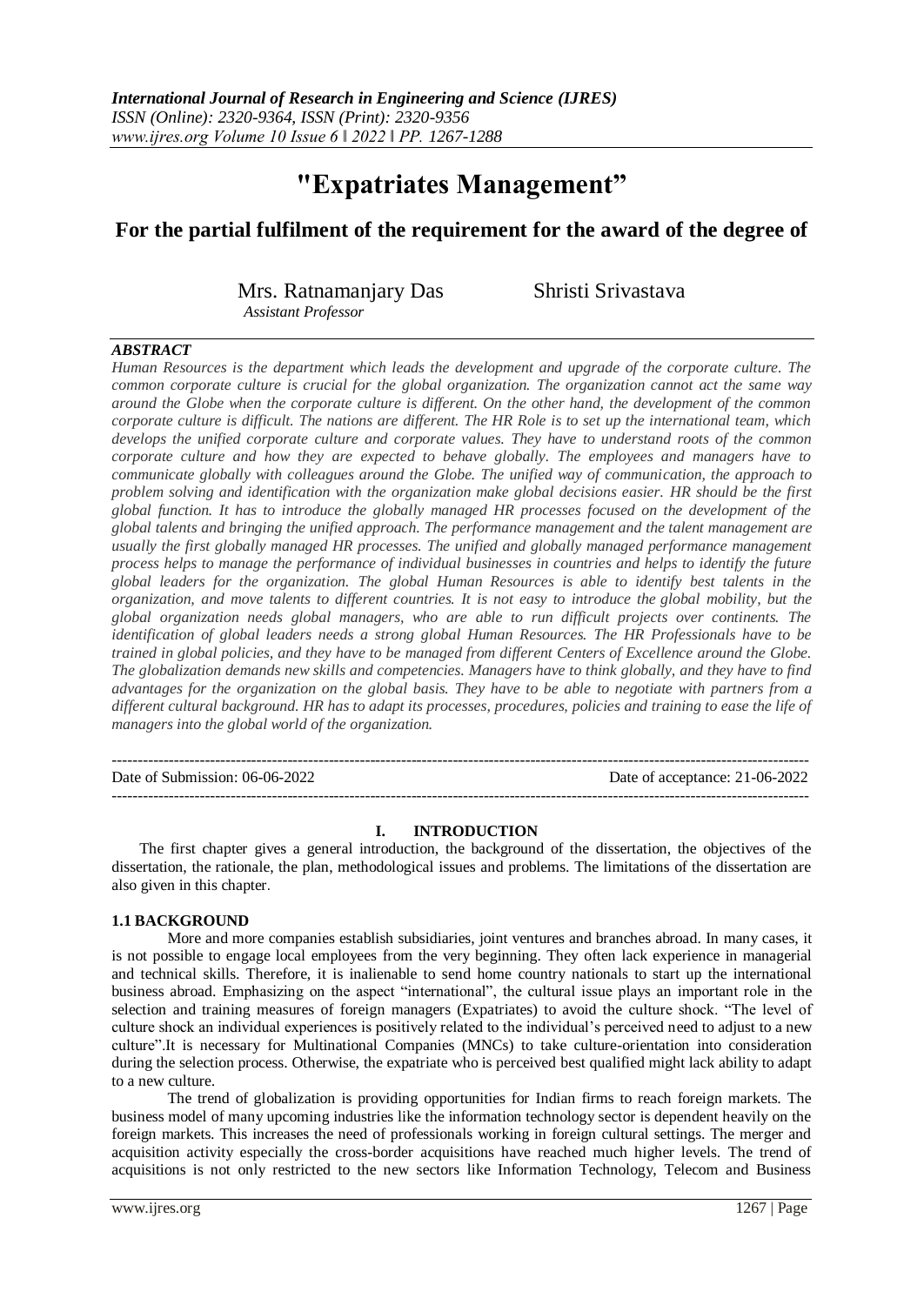Process Outsourcing, but core sector companies like Manufacturing (For Example: Bharat Forge acquiring Carl Dan Peddinghaus in Germany) and Mining (For Example: Sterlite group acquiring mines in Australia) have observed spurt in such activities too.

# **1.2 RESEARCH OBJECTIVES**

- To study the role HR in managing Expatriates.
- To understand the perceived effectiveness of training received by Expatriate employees.
- To develop a suggestive framework for organizations on training the expatriates.

# **1.3 RATIONALE OF THE PROJECT**

The increasing numbers of business opportunities have led to sending of Expatriates from one country to another. It is also an important task for organizations to effectively manage the employees being sent to other countries so that the aim of sending them is fulfilled. The research has been taken up to understand various aspects in dealing with and managing the expatriates and also to provide some suggestive guidelines to the organizations on the same.

The purpose of this dissertation is to study the expatriate's training methods recommended by various researches and study the role played by the HR Dept/Manager in developing an Expatriate. Furthermore, to find out the need of effectiveness of training methods that they expect to receive. In addition, to investigate how the expatriates evaluate these methods, and try to modify the existing models if there is anything new in practice.

#### **1.4 PLANS**

An in-depth study of the work in field of expatriate management.

 Keeping in mind the objectives of the research a questionnaire was prepared carefully for assessment of various parameters.

- Questionnaire was administered on a sample of 30 expatriates.
- The employees were assured about the confidentiality of their responses and the purpose of the research was explained to them
- The questionnaires were obtained and analyzed for results and recommendations.
- Conclusions on the basis of results.

#### **1.5 LIMITATIONS**

- Time constraint- Expatriate had less time to spare and were usually busy.
- Limited sample size

#### **GLOBAL HR**

In order to survive and prosper in the new global competition, companies are embracing global integration and coordination, but at the same time they must push for local flexibility and speed. Global companies have to nurture global organization learning by stimulating creativity, innovation and the free-flow of ideas across boundaries, but also advocate a disciplined and methodical approach to global continuous improvement. To succeed in global competition requires an open and empowered organizational climate, but also a tightly focused global competitive culture. If global organizational capability, intrinsically linked to people issues, is the principal tool of competition, it is only natural that HR in the future should become the pivotal partner in the globalization process.

Having a global HR mindset implies a recognition of benefits that can flow to the whole organization from encouraging and valuing cultural diversity in people, not just as members of distinct cultural groups but as individuals. Yet valuing diversity must go well beyond the traditional emphasis on bridging the distance between the clusters of national cultures by focusing on average national characteristics. The barrier that hinders effective cross-cultural interactions is the lack of comprehension about diversity within a given culture by outsiders who do not understand the historical, political, and social context of culture differences and thus have to often rely on often misleading general assumptions and stereotypes. Outsiders view cultures through coloured lens. The role of HR is to implement the necessary organizational strategies with sensitivity to specific cultural influences.

#### **Globalizing HR Processes**:

Global staffing and global leadership development are the two components of global human resources with the greatest potential for powerful leverage for global firms. In both the areas, a major paradigm shift is required in comparison to the traditional perspective.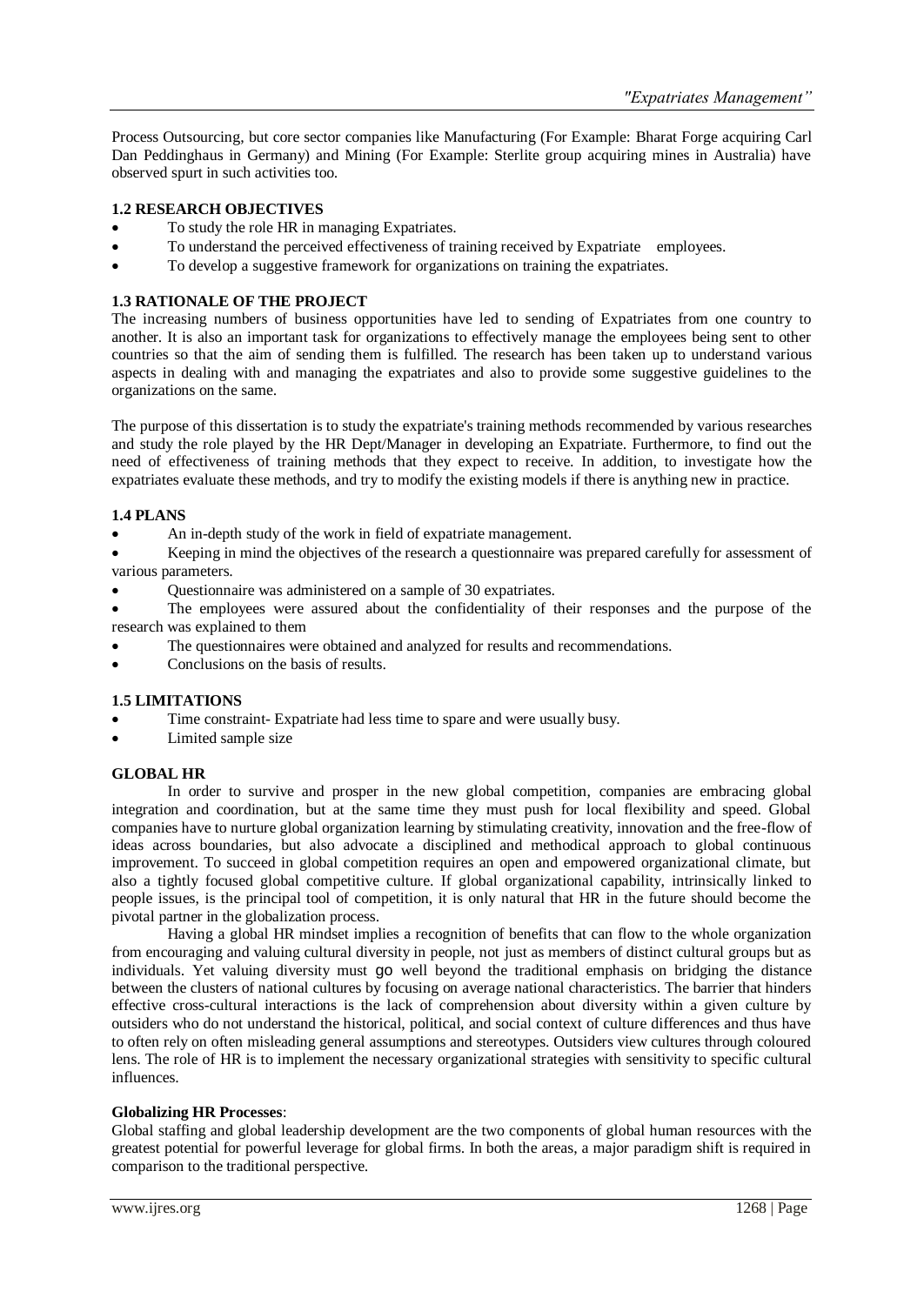Global Staffing**:** While it may be obvious that global firms will need more and more employees with "global brains", translating this attractive vision into operational reality is not simple. Most managers are not born global; they acquire global brains through a series of experiences, many of them at a substantial cost to the organization. Making a rational business case concerning the future need and use of global managers is one of the critical decisions the global HR function and business leaders must make together.

Global Leadership Development**:** One of the principal tasks of global leadership development should be to create and support an environment where global mindsets can flourish. It will focus on providing a broad spectrum of employees with opportunities to acquire and enhance their global leadership skills and capabilities, often using nontraditional developmental techniques such as cross-border job swaps or assignments to multicultural task forces and project teams.

The challenges facing human resources in the future as the function strives to become the champion of globalization can be generalized under three problem areas: (1) developing a global mindset inside the HR organization, including a deep understanding of the new global competitive environment and the impact it has on the management of people worldwide; (2) aligning core human resource processes and activities with the new requirements of competing globally while simultaneously responding to local issues and requirements; and (3) enhancing global competencies and capabilities within the HR function so it can become a borderless business partner in rapidly exploiting business opportunities worldwide.

# **INTERNATIONAL PERSPECTIVES OF HRM**

International human resource management (IHRM) involves ascertaining the corporate strategy of the company and assessing the corresponding human resource needs; determining the recruitment, staffing and organizational strategy; recruiting, inducting, training and developing and motivating the personnel; putting in place the performance appraisal and compensation plans and industrial relations strategy and the effective management of all these. "The strategic role of HRM is complex enough in a purely domestic firm, but it is more complex in an international business, where staffing, management development, performance evaluation, and compensation activities are' complicated by profound differences between countries in labor markets, culture, legal systems, economic systems, and the like."

Understanding of international perspective of HRM is required because of cultural diversity, workforce diversity, language diversity, and economic diversity.

#### **1. Cultural Diversity**

Culture is one of the most important factors affecting HRM practices. However, when we consider international perspective of HRM, we find cultural diversity across the globe, that is, culture of two countries is not alike. Cultural diversity exists on following dimensions:

*lndividualism and Collectivism*. After the study of culture of sixty countries, Hofstede, a Dutch researcher, has concluded that people differ in terms of individualism and collectivism. *Individualism* is the extent to which people place value on themselves; they define themselves by referring themselves as singular persons rather than as part of a group or organisation. For them individual tasks are more important than relationships. *Collectivism* is the extent to which people emphasise the good of the group or society: They tend to base their identity on the group or organisation to which they belong. At work, this means that relationships are more important than individuals or tasks; employer employee links are more like family relationships.

#### **2. Workforce Diversity**

Workforce is the building block of any organisation but there is workforce diversity in global companies. Based on their place of origin, employees of a typical global company can be divided into the following groups:

a. Parent-country national – permanent resident of the country where the company is headquartered.

b. *Host-country national-permanent* resident of the country where the operations of the company are located. c. Third-country national - permanent resident of a country other than the parent country and the host country.

#### **3. Language Diversity**

Language is a medium of expression but employees coming from different countries have different languages. Though English is a very common language, it does not serve the purpose adequately as it does not cover the entire world. While employees coming from different countries may be encouraged to learn the language of the host country for better dissemination of the information, it does not become feasible in many cases. An alternative to this is to send multilingual communications. It implies that anything transmitted to employees should appear in more than one language to help the message get through. While there are no hard-and-fast rules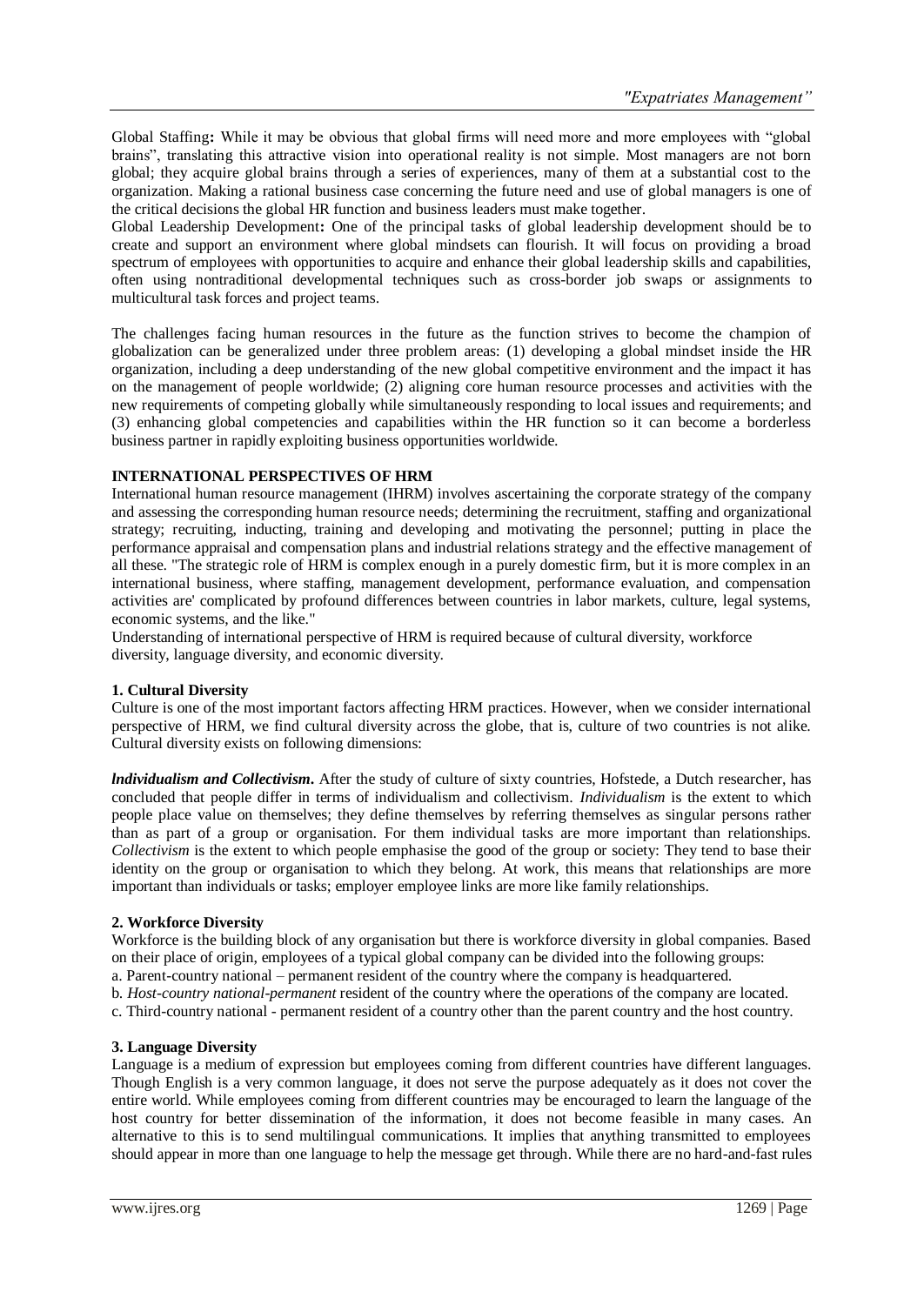in sending such messages, it appears safe to say that such a message should be transmitted in the languages the employees understand to ensure adequate coverage.

#### **4. Economic Diversity**

Economic diversity is expressed in terms of per capita income of different countries where a global company operates. Economic diversity is directly related to compensation management, that is, paying wages / salaries and other financial compensation to employees located in different countries.

#### **MODEL OF IHRM**

An international business must procure, motivate, retain, and effectively utilize services of people both at the corporate office and at the foreign plants. The process of procuring, allocation, and effectively utilizing human resources in an international business is called international human resources management (IHRM).

IHRM is the interplay among the three dimensions - HR activities, types of employees, and countries of operation.

1. The three broad activities of IHRM, namely procurement, allocation and utilizing cover all six activities of domestics HRM. The six functions of domestic HRM are HR planning, employee hiring, training an development, remuneration, performance management, and industrial relations. These six functions can be dovetailed with the three broad activities of IHRM..

2. The three national or country categories involved in IHRM activities are - the host country where a subsidiary may be located, the home country where the company has its headquarters, and other countries that may be the source of labour or finance.

3. The three types of employees of an international business are host country nationals, parent country nationals, and third country nationals.

#### **More Human Resources Activities :**

The scope of IHRM is much broader than managing domestic HR activities. There are issues connected with international taxation, international orientation and relocation, administrative services for expatriates, host government regulations, and language translation services.

#### **Need for Broader Perspective :**

When compared to domestic HRM, IHRM requires a much broader perspective on even the most common HR activities. For example, while dealing with pay issues, the corporate HR manager must co-ordinate pay systems in different countries with different currencies that may change in relative value to one another over time. While handling fringe benefits too,

complications tend to arise. It is a common practice in most countries to provide health insurance to employees and their families. The family in some countries is understood to include the employee's spouse and children. In other countries, the term family may encompass a more extended group of relative multiple spouses, aunts, uncles, grandparents, nephews and nieces. It is a difficult task for an international business to deal with the different definitions of family.

#### **More Involvement in Employee's Personal Lives:**

A greater degree of involvement in the employee's personal lives is necessary for the selection, training and effective management of both parent country and third country nationals. The HR department needs to ensure that the expatriate employee understands housing arrangements, health care, and all aspects of remuneration packages provided for the foreign assignment. Many international business maintain an " International Human Resource Service " section that coordinate administration of the above programmes and provides service for the parent country and third country nationals such as handling their

banking, investments, home rental while on assignment, coordinating home visits, and final repatriation.

#### **Changes in Emphasis**

As an international business matures, the emphasis placed on various HR activities change. For example, as the need for parent company and third country nationals declines and more trained locals become available, resources previously allocated to areas such as expatriate taxation, relocation, and orientation are transferred to activities such as staff selection, training, and management development. The later activity may require establishment of a

programme to bring high potential local staff to corporate headquarters for development assignments. The need to enhance emphasis in HR activities, as a foreign subsidiary matures, is clearly a factor that broadens the responsibilities of local HR activities.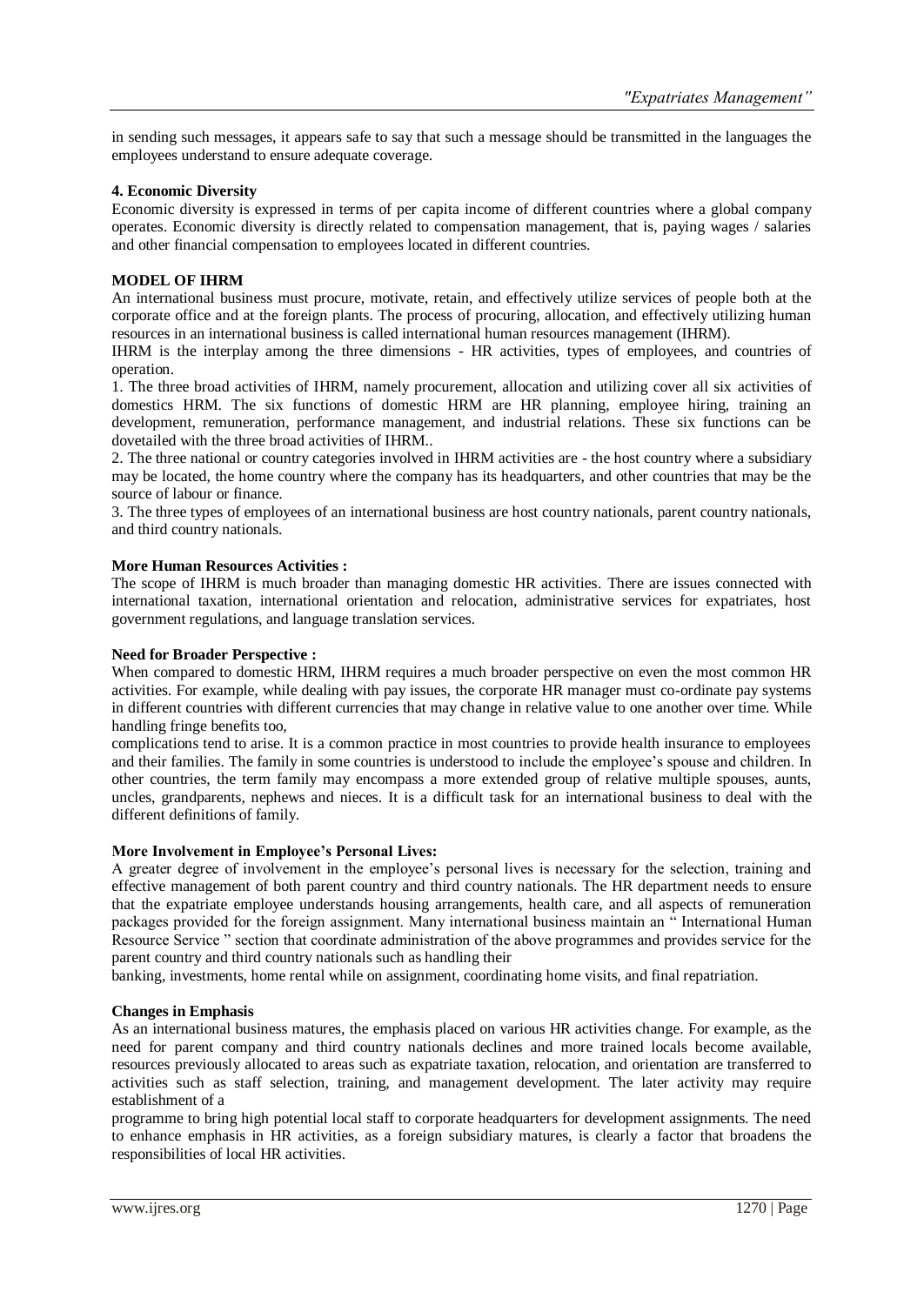### **External Influence**

The IHRM activities are influenced by a greater number of external factors than are domestic HRM functions. Because of the visibility that the international business tend to have in host countries (particularly in developing countries) the subsidiary HR managers may have to deal with ministers, political figures, and a greater variety of economic and social interest groups than domestic HR managers would normally encounter.

#### **EMERGING CHALLENGES IN INTERNATIONAL HRM**

Beginning with the last decade of 20th century, globalisation, liberalisation and technological advances have changed the way the business is being done across the world, and India has not been exception to that. These three factors are still continuing to haunt business organisations to align their strategies to the needs of fast changing environment. Since HRM is the prime mover of human resources through which organisations have to encounter threats posed by the environment, it is facing lot of challenges in managing people effectively. In order to meet its basic objectives, HR personnel have to identify the nature of these challenges and define their roles and responsibilities more sharply to counter these challenges.

#### **Various Global Training and Development Strategies in detail.**

Training and development is essential to continue to build the capacity of individuals in organization to deal with the modern sports and development landscape – working towards a view of empowerment and sustainability. Ability to perform at your best, is largely dependent on the team of individuals who drive your organization – it is essential that these individuals are empowered, enabled and possess the critical skills required to perform at their optimum. Effective Training & Development is essential to continuously get the best from people and extend the knowledge shelf-life of any company. Companies everywhere deliver products and service to their customers using a multi-cultural workforce, whether or not they are global companies. Employees, managers and executives need to be able to work productively with people different from themselves - people who want the same things - safety, security, a good job, a decent wage, and interesting work - but who may have different perspectives on what makes a good manager, on how best to resolve conflict, on what is important in getting the job done or in helping the customer even if it takes a long time. To be effective across borders, organizations and employees at all levels need to broaden their collective understanding of other cultures and the needs of people from these cultures.

Some examples of global workforce development include:

1. Managers need to know how to motivate and organize people from a variety of cultural backgrounds

2. Sales people need to know how to build relationships, negotiate and sell across cultures

3. HRD specialists need to understand how best to develop the capability of employees in countries other than their own.

4. Employees need to be able to work effectively with a wide variety of types of people

5 .Financial advisors need to understand how differences among cultures impact ethical conduct in their area of responsibility.

6. Contact center offshorers need to know how to provide effective learning and development in other geographies and cultures on client-specific products and processes while maintaining high quality customer service levels.

#### Developing Global Mindset:

Having a global HR mindset implies a recognition of benefits that can flow to the whole organization from encouraging and valuing cultural diversity in people, not just as members of distinct cultural groups but as individuals. Yet valuing diversity must go well beyond the traditional emphasis on bridging the distance between the clusters of national cultures by focusing on average national characteristics. The barrier that hinders effective cross-cultural interactions is the lack of comprehension about diversity within a given culture by outsiders who do not understand the historical, political, and social context of culture differences and thus have to often rely on often misleading general assumptions and stereotypes. Outsiders view cultures through coloured lens. The role of HR is to implement the necessary organizational strategies with sensitivity to specific cultural influences.

#### Global Leadership Development**:**

One of the principal tasks of global leadership development should be to create and support an environment where global mindsets can flourish. It will focus on providing a broad spectrum of employees with opportunities to acquire and enhance their global leadership skills and capabilities, often using nontraditional developmental techniques such as cross-border job swaps or assignments to multicultural task forces and project teams.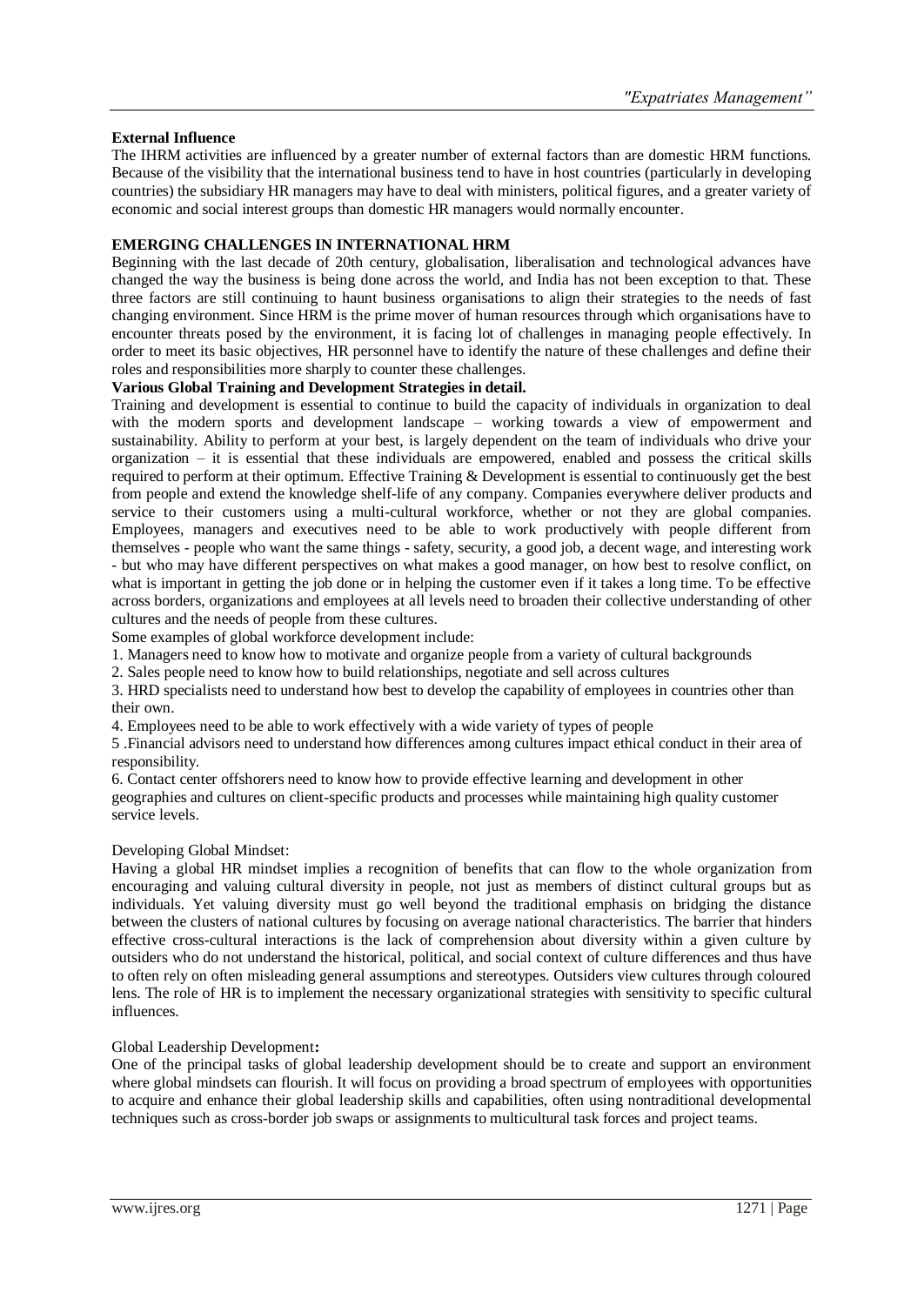#### **The Impact of Overall Management Philosophy on Training**

The type of training that is required of expatriates is influenced by the firm's overall philosophy of international management. For example, some companies prefer to send their own people to staff an overseas operation; others prefer to use locals whenever possible.

Briefly, four basic philosophical positions of multinational corporations (MNCs) can influence the training program:

1. An **ethnocentric MNC** puts home-office people in charge of key international management positions. The MNC headquarters group and the affiliated world company managers all have the same basic experiences, attitudes, and beliefs about how to manage operations.

2. A **polycentric MNC** places local nationals in key positions and allows these managers to appoint and develop their own people. MNC headquarters gives the subsidiary managers authority to manage their operations just as long as these operations are sufficiently profitable.

3. A **regiocentric MNC** relies on local managers from a particular geographic region to handle operations in and around that area A **geocentric MNC** seeks to integrate diverse regions of the world through a global approach to decision making. Assignments are based on qualifications, and all subsidiary managers throughout the structure are regarded as equal to those at headquarters.

#### **The impact of Different Learning Styles on Training and Development**

Another important area of consideration for development is learningstyles. **Learning** is the acquisition of skills, knowledge, and abilities that result in a relatively permanent change in behavior. Over the last decade, growing numbers of multinationals have tried to become "learning organizations," continually focused on activities such as training and development. In the new millennium, this learning focus applied to human resource development may go beyond learning organizations to "teaching organizations."

Of course, the way in which training takes place can be extremely important those responsible for training programs must remember that even if learning does occur, the new behaviors will not be used if they are not reinforced. For example, if the head of a foreign subsidiary is highly ethnocentric and believes that things should be done the way they are in the

home country, new managers with intercultural training likely will find little reward or reinforcement for using their ideas. This cultural complexity also extends to the way in which the training is conducted.

#### **Reasons for Training**

Training programs are useful in preparing people for overseas assignments for many reasons. These reasons can be put into two general categories: organizational and personal.

#### **Organizational Reasons**

Organizational reasons for training relate to the enterprise at large and its efforts to manage overseas operations more effectively. One primary reason is to help overcome **ethnocentrism,** the belief that one's way of doing things is superior to that of others. Ethnocentrism is common in many large MNCs where managers believe that the home office's approach to doing business can be exported intact to all other countries because this approach is superior to anything at the local level. Training can help home-office managers to understand the values and customs of other countries so that when they are transferred overseas, they have a better understanding of how to interact with local personnel. This training also can help managers to overcome the common belief among many personnel that expatriates are not as effective as host country managers. This is particularly important given that an increasing number of managerial positions now are held by foreign managers in U.S. MNCs.

Another organizational reason for training is to improve the flow of communication between the home office and the international subsidiaries and branches. Quite often, overseas managers find that they are not adequately informed regarding what is expected of them although the home office places close controls on their operating authority. This is particularly true when the

overseas manager is from the host country. Effective communication can help to minimize these problems. Finally, another organizational reason for training is to increase overall efficiency and profitability.

#### **Personal Reasons**

The primary reason for training overseas managers is to improve their ability to interact effectively with local people in general and with their personnel in particular. Increasing numbers of training programs now address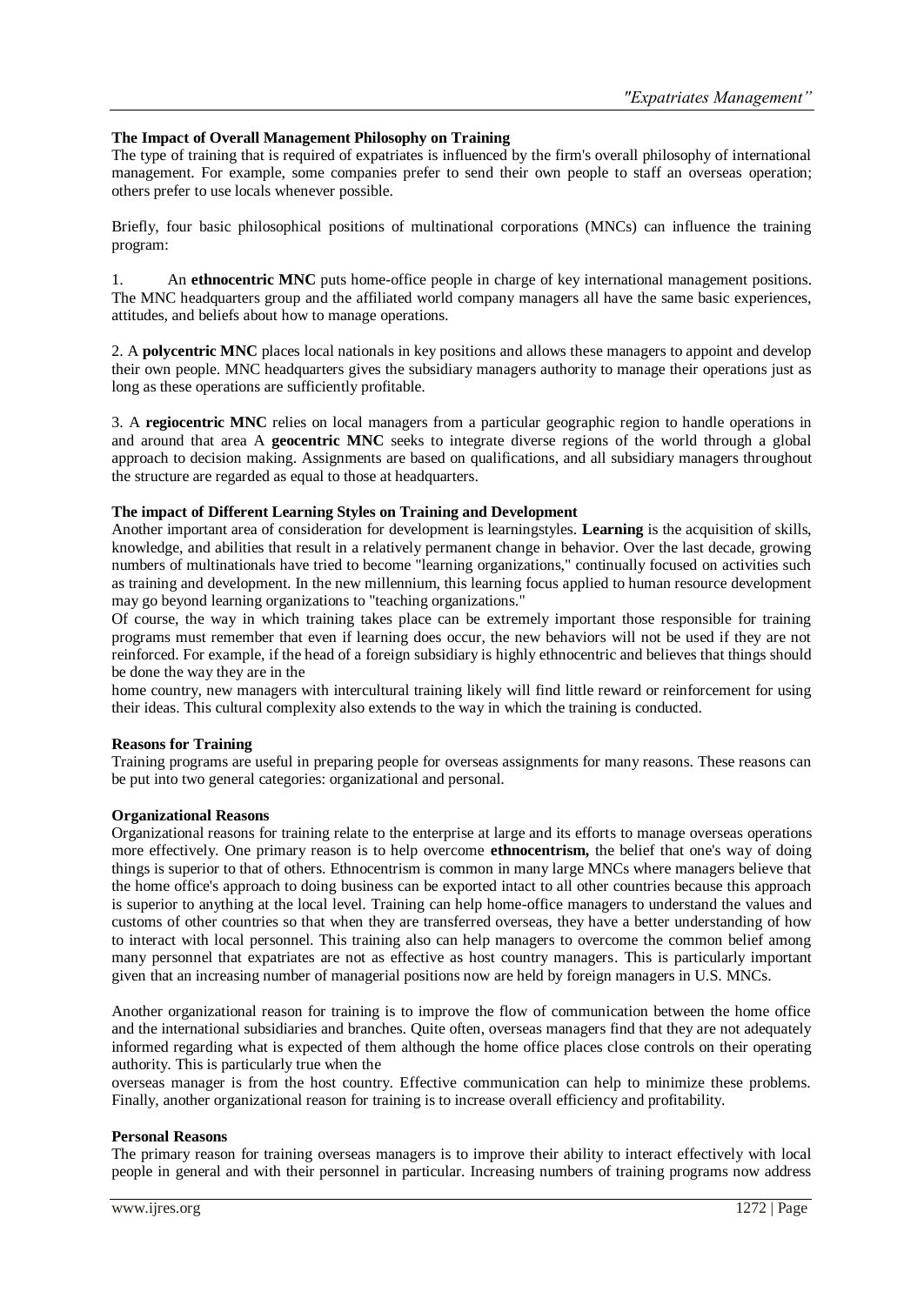social topics such as how to take a client to dinner, effectively apologize to a customer, appropriately address one's overseas colleagues, communicate formally and politely with others, and learn how to help others "save face." These programs also focus on dispelling myths and stereotypes by replacing them with facts about the culture.

# **Types of Training Programs**

There are many different types of multinational management training programs. Some last only a few hours; others last for months. Some are fairly superficial; others are extensive in coverage. Figure 1 shows some of the key considerations that influence development of these programs. There are nine phases. In the first phase the overall objective of the program to increase the effectiveness of expats and repatriated executives is emphasized. The second phase focuses on recognition of the problems that must be dealt with in order to reach the overall objective. The third phase is identification of the developmental objectives. The fourth phase consists of determining the amount of development that will be needed to achieve each objective. The fifth phase entails choosing the specific methods to be used in the development process-from types of predeparture training to language instruction to reentry training. The sixth phase is an intermediate evaluation of how well things are going and the institution of any needed midstream corrections. The seventh phase is an evaluation of how well the expat managers are doing, thus providing evaluation feedback of the developmental process. The eighth phase is devoted to reentry training for returning expats. The ninth, and final, phase is an evaluation of the effectiveness of the executives after their return. By carefully laying out this type of planning model, MNCs ensure that their development training programs are both realistic and productive. In this process they often rely on both standardized and tailor-made training and development approaches.

#### **Standardized vs. Tailor-Made**

Some management training is standard, or generic. For example, participants often are taught how to use specific decision-making tools, such as quantitative analysis, and regardless of where the managers are sent in the world, the application is the same. These tools do not have to be culturally specific. Research shows that small firms usually rely on standard training programs. Larger MNCs, in contrast, tend to design their own. Some of the larger MNCs are increasingly turning to specially designed video and PowerPoint programs for their training and development needs.

In the final analysis, the specific training program to be used will depend on the needs of the individual. Tung, after surveying managers in Europe, Japan, and the United States, found that there are six major types of crosscultural training programs:

1. Environmental briefings used to provide information about things such as geography, climate, housing, and schools.

2. Cultural orientation designed to familiarize the individual with cultural institutions and value systems of the host country. Cultural assimilators using programmed learning approaches designed to provide the participants with intercultural encounters.

4. Language training.

5. Sensitivity training designed to develop attitudinal flexibility.

6. Field experience, which sends the participant to the country of assignment to undergo some of-the emotional stress of living and working with people from a different culture.

**Mergers and Acquisitions with reference to implication of HR at Global Level:** To put it simply, the term "Merger" refers to the combination of two or more organizations to form a new company, which often has a new corporate identity. Acquisition, on the other hand, is the purchase of a company by another company. Besides assessing the risk and potential of the merged entity, it is just as important to derive synergy from the merger or acquisition so that the company can quickly transit into the new entity and operate at its maximum efficiency. This is crucial in meeting the various bigger organisational objectives including growth in market share. To achieve this, it is essential for HR to play a pivotal role in ensuring the smooth integration of HR policies and managing employees of differing work cultures all through the merger and acquisition life cycle. Mergers and acquisitions represent the ultimate in change for a business. No other event is more difficult, challenging, or chaotic as a merger and acquisition. It is imperative that everyone involved in the process has a clear understanding of how the process works. Mergers and acquisitions are now a normal way of life within the business world. In today's global, competitive environment, mergers are sometimes the only means for long-term survival. Mergers and acquisitions represent the ultimate in change for a business. No other event is more difficult, challenging, or chaotic as a merger and acquisition.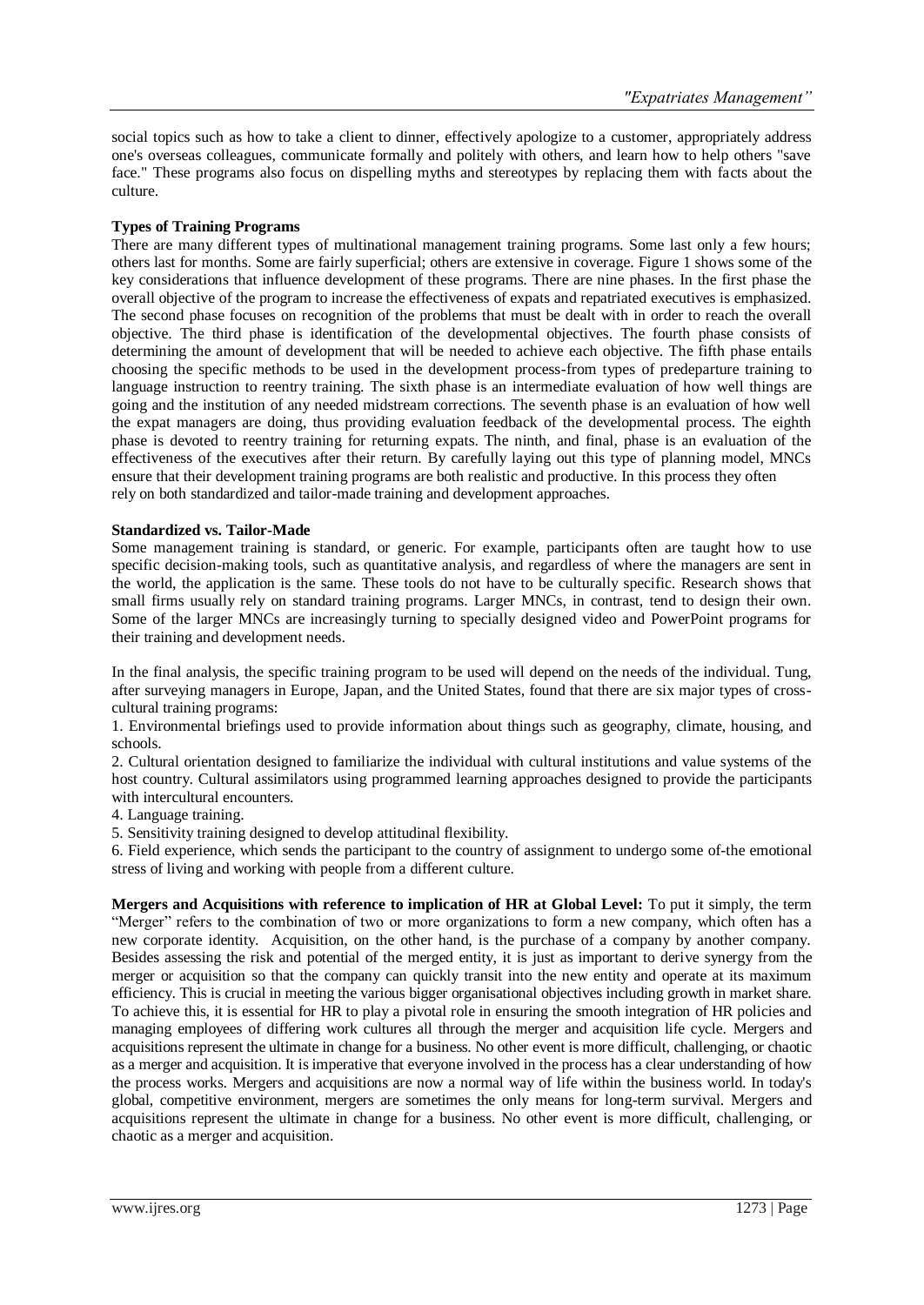When we use the term "merger", we are referring to the merging of two companies where one new company will continue to exist. The term "acquisition" refers to the acquisition of assets by one company from another company. In an acquisition, both companies may continue to exist. However, throughout this course we will loosely refer to mergers and acquisitions (M&A) as a business transaction where one company acquires another company. The acquiring company will remain in business and the acquired company (which we will sometimes call the Target Company) will be integrated into the acquiring company and thus, the acquired company ceases to exist after the merger.

# **II. REVIEW OF LITERATURE**

The review of related literature is presented in this chapter. It begins with the introduction to Expatriate experience and information about how women expatriates feel. It also deals with various articles on topics like management of expatriate Crisis. Then, understanding the process of sending an Expatriate and the role played by the HR Dept/Manager in it. In the next two parts, the importance of culture, intercultural adjustment ands the most influential the training process of expatriates are discussed. Finally, this chapter is supposed to give a general overview and understanding of the relevant literature used in the research.

#### **3.1 REVIEW OF LITERATURE**

**Expatriate Experiences**

*Elizabeth Harrin* (July 5, 2007)

For many of us in the project management field, there is something glamorous about working in a foreign country. But the expat lifestyle isn't for everyone, and non-native project managers face a host of obvious and unexpected challenges. Here is some first-hand advice for seeking and securing an international post. *This is the third of four articles in a series on career advancement in the project management profession.*

The latest annual Global Relocation Trends Survey shows that opportunities for international assignments are on the rise, with more and more companies reporting an increasing expatriate population. That's good news if you want a job abroad, especially as project management is a skill that transfers well between countries.

There are two main ways to get a job overseas. More than 85 percent of expats transfer to one of their company's international offices. The other option is to take a new job with a new employer based abroad. If you work for a global company, explore what options are available to you, but don't be put off if they only send board-level or very senior managers on overseas postings. You can still find your perfect job — it just takes a bit of hunting.

"When searching for an international placement, it is first important to understand your skill set and in which countries that skill set is in demand," says Michelle Gillin, vice president of Global Business Development at Princeton One, one of the 10 largest staffing firms in the United States.

#### **AN EXPATRIATE**

A fundamental challenge faced by multinational companies today is how to ensure that managers develop not only an overview of the organization in its entirety, but also a feel for international business. Due to globalization, in order to stay resistant in the increasing competing global market, it is important to train the employee to become international minded. As Briscoe and Schuler say, the health of today's multinational companies is the function of International Human Resource Management's ability to match the firms' workforce forecast with the supply of global talent.

Today, there are many definitions of the term expatriate. Lasserre, define expatriates as: "*People that are living and working in a non-native country*"

Harzing and Ruysseveldt, define the term expatriate as: *"Any employee that is working outside his/her home country*"

Dowling and Welch on the other hand have defined an expatriate as:

"*An employee who is working and temporarily residing in a foreign country*"

The first definition put emphasize of not being born in the specific country whereas in the second definition the expatriate does not need to be born in the country he/she considers to be his/her home country. The last definition describes an expatriate that works in a country which he/she is not a citizen.

*"An expatriate is an employee that is temporarily working and living in a country or region that is not his or her home country".*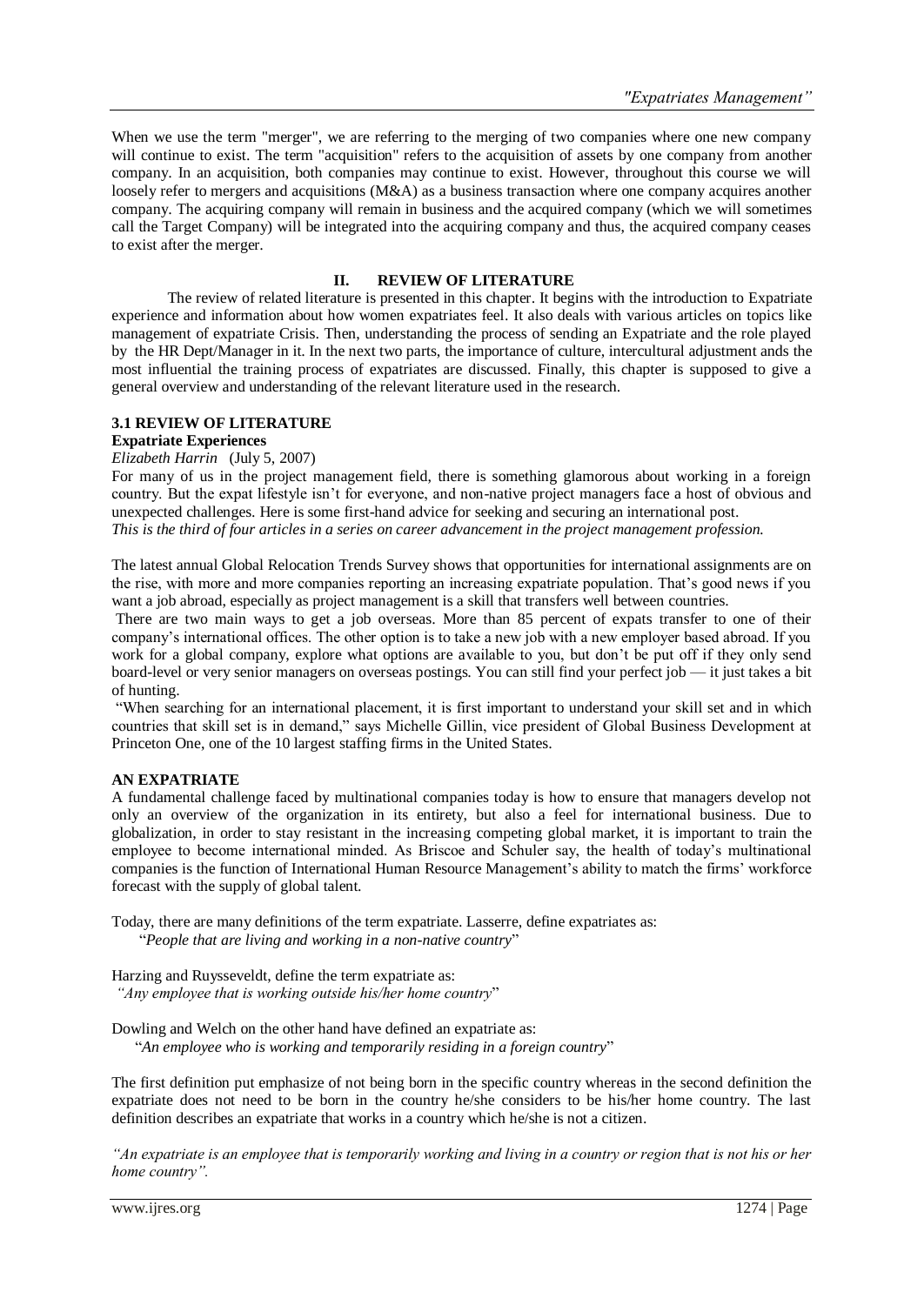#### **Importance of Expatriates**

When it comes to building up subsidiaries in a host country, locals may lack the specific skills required by the Organizations. Therefore, companies send expatriates to conduct business in order to ensure themselves against failure In order to staff their subsidiaries, the Organization can use three staffing approaches: ethnocentric, polycentric and geocentric approach. The expatriates are used both in ethnocentric approach and geocentric approach. Dowling, Schuler and Welch (1999) use a short but precise explanation of ethnocentric approach. It means that subsidiaries abroad are managed by expatriates from the home country. Geocentric approach is used when organizations choose the best qualified employees to lead subsidiaries abroad irrespective of nationality. Expatriates are more familiar with management techniques and methods than local employees. Thus, the expatriates guarantee a good job performance and follow company policy which is used in every part of organization.

#### **Motives and Roles of Expatriation**

Dowling and Welch (2004) have identified several reasons for using expatriates. The most common reasons for a company to send an employee to work abroad are:

**1. Agent of Socialization**: The person that performs the task knows and is familiar with the "values and beliefs" of the parent firm. Dowling and Welch (2004) call the transfer of values and beliefs socialization. An example is that the parent firm has values and beliefs, visions and strategies that they want to communicate through the whole organization.

**2. Network Builder:** International assignments are viewed as a way of conducting in-terpersonal linkages that can be used for informal control and communication pur-poses. An expatriate that works as a network builder will possess knowledge that is of value for the company. Knowing people from different key positions and what they need as well as these people know what the expatriate is credible for, when performing a task, there is a mutual dependence between both parts (Dowling & Welch, 2004).

**3. Agent of Direct Control**: The parent company wants to have an overview and con-trol over the host company . The use of expatriate in this context can be regarded as a bureaucratic control mechanism since the primary role is to ensure compliance through direct supervision (Dowling & Welch, 2004).

**4. Boundary Spanners**: Boundary Spanning refers to the activities that an expatriate conduct, such as gathering information that bridge internal and external organiza-tional contexts.

#### **Women Expatriates**

Women expatriates have to be resilient and resourceful if they wish to be successful in foreign cultures. Men in all cultures are expected to seek gainful employment. Women in all cultures face resistance by some men when they try to advance their careers. This is often the case with management careers. The fact that senior women managers are few in number and complain of glass ceilings has been much discussed by researchers. It is stressed here that women expatriates have to be more skilled at adjusting to a foreign culture than their male counterparts.

A US woman working in Bahrain will find many Bahrainis looking askance at her, since home making is not her first priority. Ellen Moore was often greeted with sympathy when she revealed that she had no children (Ellement, Maznevski and Lane, 1990). Most married Bahrainis like to have children, and at least one son. Hence most Bahraini women regard their careers as subordinate to their roles as mothers. A woman like Ellen Moore trying to befriend local Bahrainis finds that she is often asked questions about her life choices, and even treated as a woman who has made inappropriate life choices. A man in Ellen Moore's position might invite the admiration of local nationals. Ellen Moore, on the other hand, is received with mixed reactions. Some Bahrainis might advise her that she is in some way 'incomplete' because she has no children. Women expatriates have to respond to such situations in ways that reflect their own individuality.

One response is to maintain strictly formal relations with local nationals. Then a woman does not have to justify her life decisions. This can be onerous when done on a continuous basis. Women who opt for such a response can end up feeling lonely. Another response is to challenge the interlocutor's views on a woman's role in society. Such a stance may convey the impression that the woman expatriate is discourteous. A third response is for the woman expatriate to take people's curiosity, even disapproval, in her stride. Assuming a liberal position regarding the way people react to her would reflect maturity on the woman expatriate's part.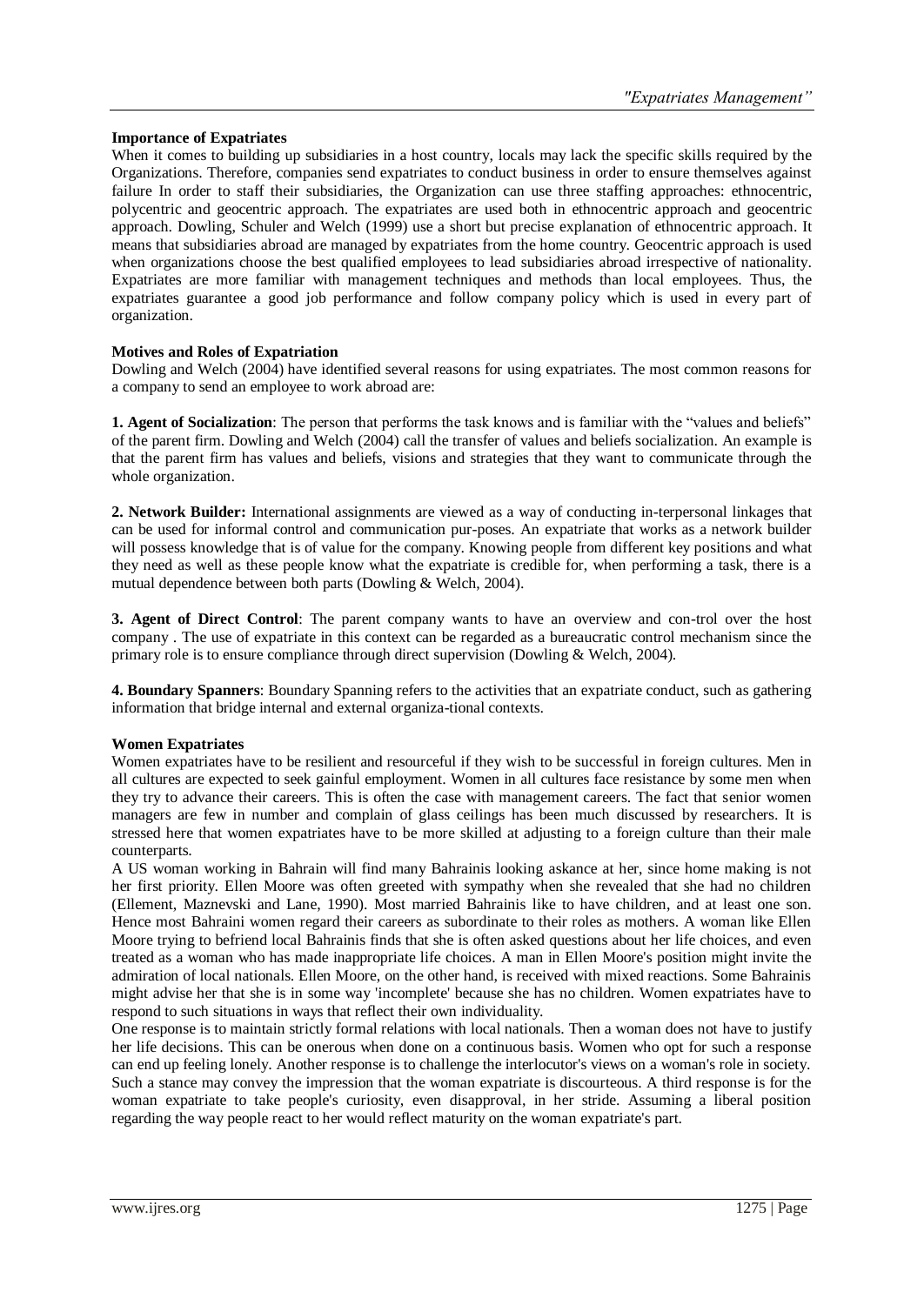# **Dave Whitman, CEO, Whirlpool Corporation**

# **Defining the Expatriate vs. the Global Manager**

It is widely agreed that the critical factor for companies to succeed in global competition is effective development of global managers and executives (Pucik, 1985; Bartlett & Ghoshal, 1989; Evans, 1992; Tichy & Sherman, 1993; Gates, 1994). However, in management development literature, there seems to be a great deal of confusion about the meaning of various terms defining expatriate/international/global managers. In an effort to clarify the differences between the expatriate and the global manager, this article explores the definitions of the two concepts, and explains the differences in behaviors, competencies, and characteristics of the two types of managers. The article also identifies and compares the human resource practices necessary for an effective development of the expatriate and global managers.

Building and sustaining organizational capabilities for global operations is a critical challenge for most globalizing firms (Nohria & Ghoshal, 1997). Meeting this challenge requires changes in cognitive processes through which managers frame business problems (Murtha, Lenway & Bagozzi, 1998). Global thinking places high value on sharing information, knowledge, and experience across national, functional, and business boundaries and on balancing competing country, business, and functional priorities that emerge in the globalization process.

As organizations become globalised, there is an increasing challenge to use expatriates on international assignments to complete strategically critical tasks (Gregersen & Black 1996, Brewster 1998, Downes & Thomas 1999). Multinational corporations (MNCs) use expatriates, not only for corporate control and expertise reasons in vital global markets, but also to facilitate entry into new markets or to develop international management competencies (Bird & Dunbar 1991, Boyacigiller 1991, Rosenzweig 1994, Shaffer, Harrison & Gilley 1999, Forster 2000).

While it is recognised that Human Resource Management (HRM) problems are more complex in the international environment, there is also increased evidence to suggest that the management of international human resources is increasingly being acknowledged as a major determinant of success or failure in international business (Tung 1984, Dowling 1999, Hiltrop 1999). For renowned and established MNCs, failure to be able to communicate and coordinate their activities in international business has the potential to plunge them into a crisis. The crises confronting MNCs include failed assignments due to premature return of expatriates and the loss of their returned expatriates due to poor repatriation. These crises, due to poor expatriate management, can, therefore, threaten the organisation's performance and capabilities in the international arena.

Hence, to avoid a crisis in expatriate management is threefold. The first challenge for international human resource is planning effectively for the selection of expatriates for overseas assignments. The second, return of expatriates has to be attended and the subsequent job assignment for returned expatriate in their home country is a priority for managerial attention. Essentially, the primary crisis management roles of international human resource (IHR) professionals are those of record custodian, crisis management team member, communicator, and contributing writer to the emergency plan (Williamson 1991). This multifaceted role of IHR includes providing professional counselling to help employees and their families to deal with the psychological problems associated with a hostage or an evacuation situation, to concentrate on the well-being of their workforce, but they also addressed compensation and benefits issues, reassignment issues, legal issues, health, safety, and security issues.

It is widely acknowledged in the relevant literature (Smith & Sipika 1993, Hickman & Crandall 1997, Coombs 2001) that the process of crisis management entails three main phases. These phases are conceptualised as (1) Preparedness, which is the period of preparing plans and procedures for addressing a crisis; (2) Responsiveness, or the actual dealing with the crisis; and (3) Recovery, during which the organisation returns to normal operations as quickly as possible. These three phases are considered as sequential phenomena in a continuous cycle so that the Recovery phase, which follows the Responsiveness phase, also precedes the Preparedness phase. In this paper, the Responsiveness of expatriate crisis management is delineated in an auto reflective narrative design that utilised the responses of 15 expatriate managers. The data provided by the managers are considered within the frameworks of the Recovery phase and the Preparedness phase to reinforce how corporate HRM policies and practices might facilitate better management of the expatriate crises.

Managing Expatriate Crises International crises experienced by MNCs include premature return of their expatriates due to failed assignments and poor retention of their returned expatriates due to failed repatriation. Researchers have analysed the causes of failure in overseas assignments and have introduced Human Resource (HR) practices that would help organisations to select, develop, and retain competent expatriates (Oddou 1991, Arthur & Bennett 1995, Stroh, Gregersen & Black 1998, Hiltrop 1999, Riusala 2000, Varner 2002). Consequently, multinational corporations are striving to improve their capability in managing human resources internationally. Important features of these initiatives include (1) the nature and length of the planning for the selection and training of expatriates for overseas assignments, (2) the return of expatriate, and (3) the subsequent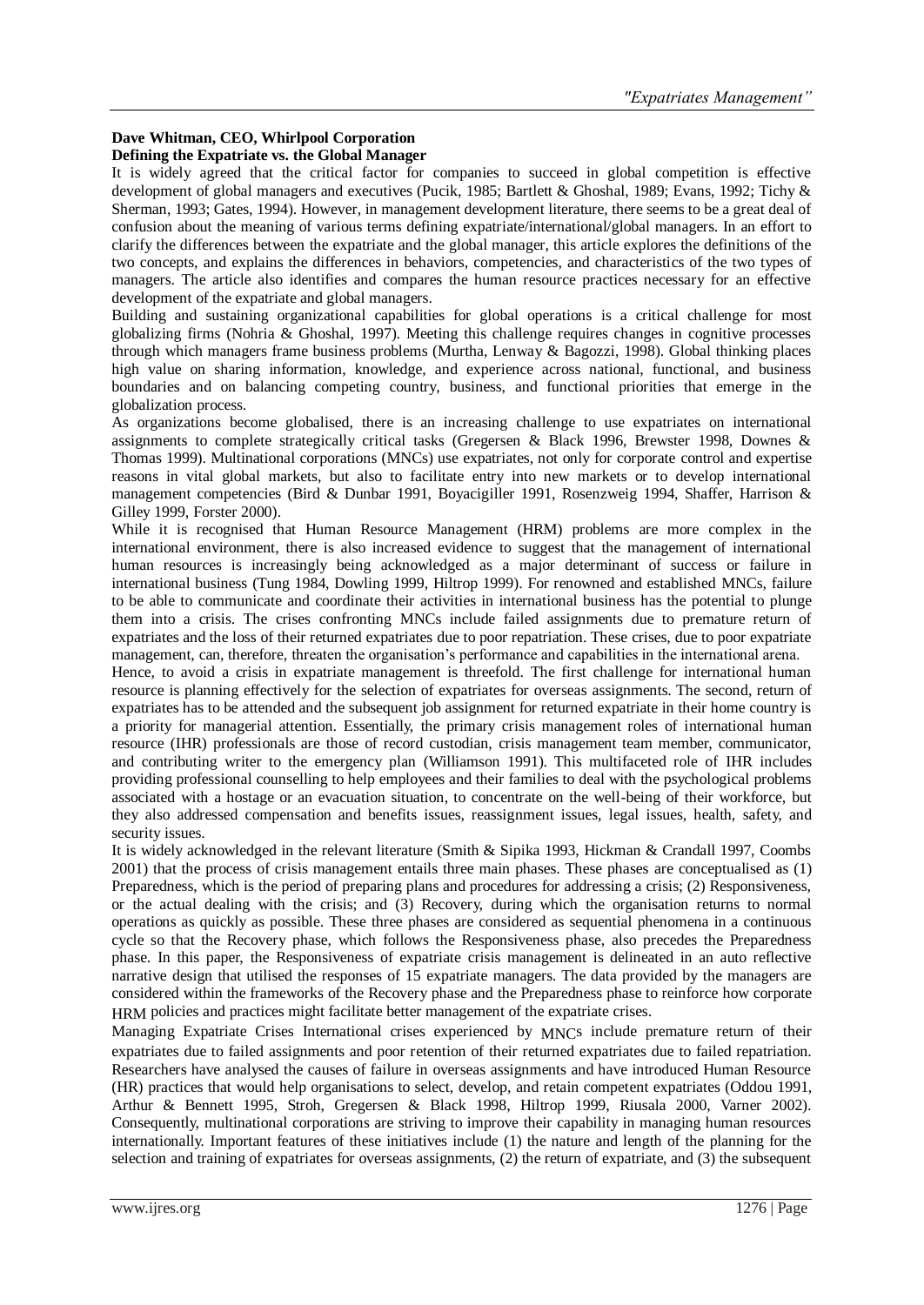assigned work for these repatriates in the home country (Punnett & Ricks 1997, Anderson 2001, Lazarova 2001).

#### **Failed Assignments due to Premature Return of Expatriates**

A prominent concern in the international recruitment and selection literature is that of expatriate failure (Adler 1981, Mendenhall & Oddou 1991, Feldman & Tompson 1993, Harvey 1993, Riusala 2000). This expatriate failure becomes an international crisis for the MNC. Several studies have identified the reasons behind the failure. For instance, premature return of expatriates and the lack of cross-cultural adjustment by expatriates, their spouse or family are some identified features (Black & Gregersen 1991, Black 1992, Shaffer et al. 1999, Riusala 2000) as well as poor performance (Fieldman & Thomas 1992, Stening & Hammer 1992, Feldman & Tompson 1993, Hodgetts 1993, Naumann 1993, Clark, Grant & Heijltjes 2000) that can arise during an international assignment. Indeed, research conducted by Black and Gregersen (1997) indicates that 10 to 20 per cent of United States (U.S.) expatriates sent overseas return prematurely due to dissatisfaction with their job or the impact of culture shock. And one-third of those who stayed for the duration did not perform satisfactory to the expectations of their organisations. Moreover, when an international assignment is not completed, necessitating the replacement of the expatriate (Bird & Dunbar 1991, Swaak 1995, Pucik & Saba 1998), the costs of failure to the MNCs are both direct and indirect. The direct cost includes salary, training costs, and travel and relocation expenses. The indirect cost could be a loss of market share, difficulties with host government and demands that parent country nationals be replaced with host country nationals (Dowling, Schuler & Welch 1994, Stone 1994, Forster 2000).

Expatriate failure is primarily caused by error in selection (Adler 1981, Tung 1981, Arthur & Bennet 1995, Harvey & Noviceivic 2001). Historically, the selection of expatriates has been based on technical competence (Katz & Seifer 1996), neglecting other important interpersonal factors of expatriates (Mendenhall, Dunbar & Oddou 1987, Suutari & Brewster 1998). For instance, Clarke and Hammer (1995) found that interpersonal skills assist in the cultural adjustment of the expatriate and his or her family is a managerial function worthy of greater consideration. A review of extant literature on expatriate selection identified other essential traits as predictors of expatriate success and these are addressed.

#### **Nature of Planning: Expatriate Selection**

Within the abundant research on expatriate managers, certain selection characteristics or traits have been identified as predictors of expatriate success. These include technical ability, managerial skills, cultural empathy, adaptability, diplomacy, language ability, positive attitude, emotional stability, maturity and adaptability of family. One of the earliest reports was provided by Tung (1987), who examined expatriate selection practices across 80 U.S. MNCs, and subsequently, identified four general categories which may contribute to expatriate success. These are broadly described as (1) technical competence on the job, (2) personality traits or relational abilities, (3) environmental variables, and (4) family situation. This is further supported by Ronen's (1989) model that incorporates the dimensions of expatriate success identified by Tung (1981). Ronen (1989), describes five categories of attributes of success: (1) job factors, (2) relational dimensions, (3) motivational state (4) family situation, and (5) language skills.

Source: Ronen, S. 1989, Training the International Assignee. Training and Career Development (1st ed), San Francisco: Goldstein.

Ronen (1989) identified these five selection attributes (Table 1) as contributing to greater expatriate success in international assignments as compared to the customary selection of expatriates based solely on technical abilities. This paper reports the findings of a study which examined the selection categories of fifteen organisations. This study employed Ronen's (1989) model as a template for the effective selection of expatriates.

# **III. RESEARCH METHODOLOGY**

The second chapter discusses methodology. Then the collection of secondary and primary data is presented. **2.1 SAMPLING:** Random Sample-50 Expatriates

# **2.2 COMPANY NAMES:** Tech Mahindra, NIIT technologies, Patni Computer System

# **2.3 RESEARCH METHODOLOGY**

The choice of methodology greatly depends on the research purpose and research questions. Choosing a proper methodology is important to achieve the aim of the dissertation, to get valid and reliable results. The research is undertaken through an Exploratory research cum analytical design.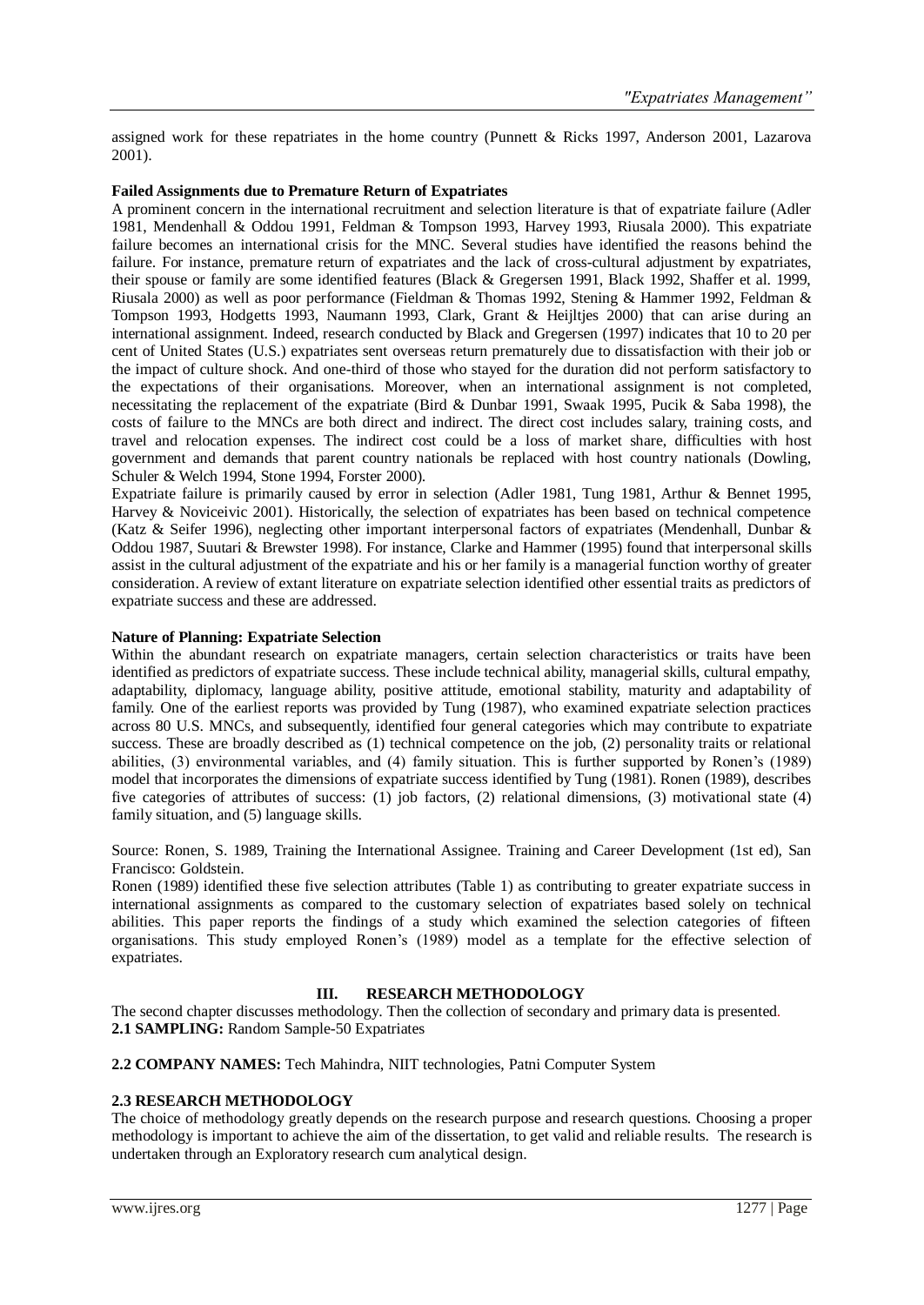# **2.4 RESEARCH APPROACH**

An analytical approach is used in the dissertation. First, the existing theories about the expatriate managers' training, and some related culture theories were critically reviewed. Secondly, several hypotheses were developed and analysis was done accordingly

# **2.5 DATA COLLECTION**

The research is undertaken through an Exploratory research cum analytical design. The study uses both primary research tools & secondary research tools.

Primary research was carried out with the help of a questionnaire, which aimed to understand the perception of expatriate managers.

Journals, books, internet, research papers, etc were used as sources of secondary research.

#### **1) Primary Data**

A detailed self-administered questionnaire was used.

#### **Type of questionnaire:** Structured and Undisguised

# STRUCTRED AND UNDISGUISED QUESTIONNAIRE

For this project a structured questionnaire is used where each question specify the set of responses alternatives and the response format. A structured questionnaire can be of three types multiple choices, dichotomous or a scale. The questionnaire used here is undisguised, as the respondents clearly know the purpose of this survey and intentions behind it.

#### **2) Secondary Data**

Our sources for secondary data were mainly books, the internet and articles. There are many researches done in the field of expatriates. Nevertheless, a complex literature review was conducted to learn more about training methodologies of expatriates.

# **IV. RESEARCH ANALYSIS**

# **A: ANALYSIS OF THE PERSONAL DETAILS**

This section of the questionnaire focuses on the personal details of the person. This section has been analyzed with the help of percentages.

#### **a)Organization**

 The first question detail to be filled is the "Organization working for".Employees were chosen randomly from three organizations.

- Tech Mahindra-20
- NIIT Technologies-20
- Patni Computer system-10



**CHART 1- Depicting the percentages of respondent's organizations**

40% of questionnaires were filled by employees of Tech Mahindra, 40% by NIIT Technologies and 10% from Patni Computer System.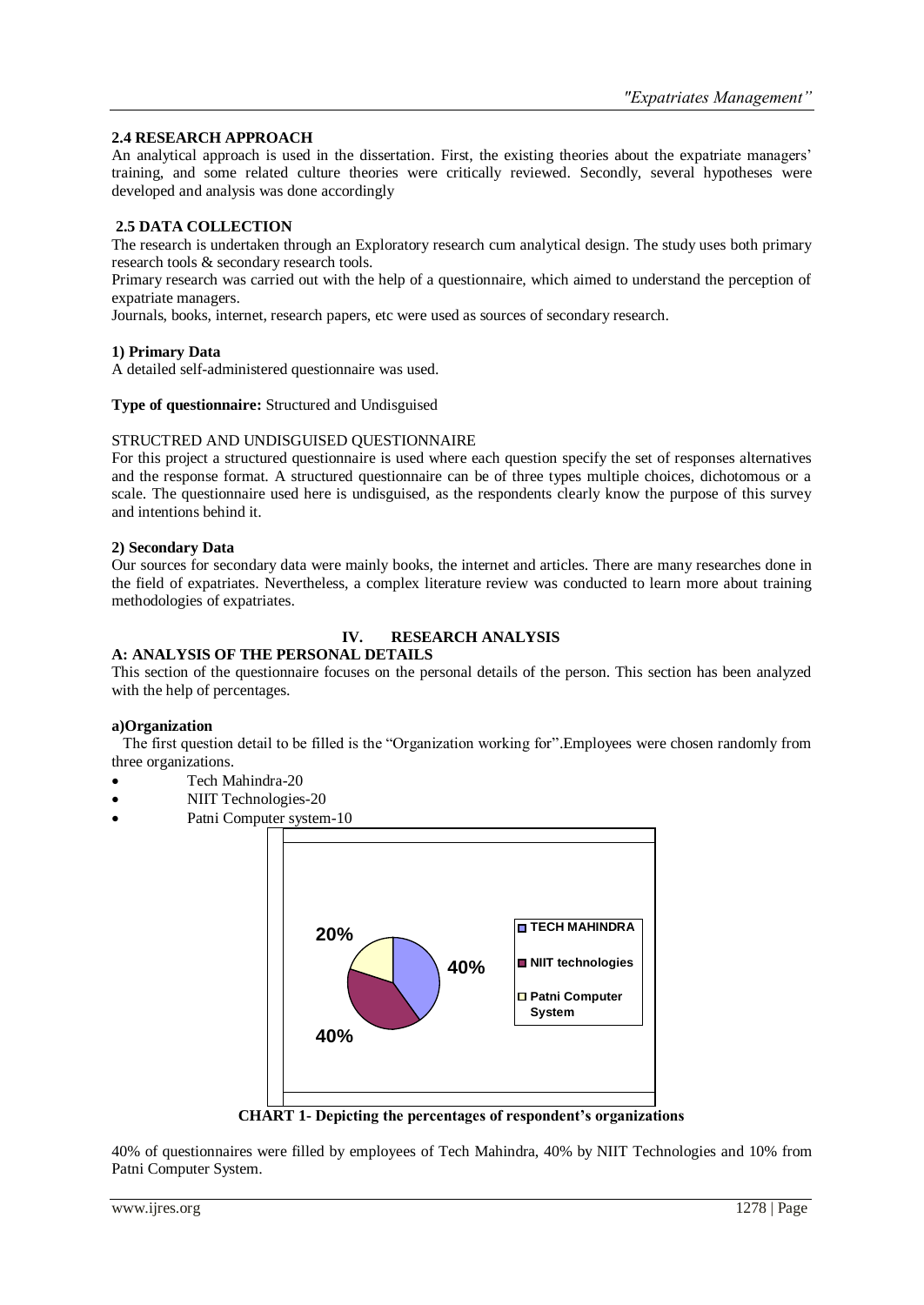# **b) Designation.**

 The various designations of the respondents were project managers, developers, Senior Software engineer, Marketing and Pre sales exec., Business development Exec., Team Leader, Module Leader. While 70%, of the respondents were of designation of

# "Developers"

# **c) Age**

All the respondents belonged to the age group of 20-40 years.

### **d) Gender**

Responses from both male and female employees were collected.

Males-40

Females-10

There were 80% Males and 20% Females



**CHART 2- Representing the percentages of genders of the respondents**

# **e) Educational Qualification**

 Since, data was collected from IT organizations. Most of the respondents were BTech, BE, MCAs. Some of the respondents were also MBAs.

# **f) Marital Status**

 The respondents were both single and married.64% were single and rest 36 % were married.



# **CHART 3- Depicting the marital status of respondents**

**g) Work Experience**:The respondents were divided into categories on the basis of their work experience ranging from less than 2 years to more than 10 years.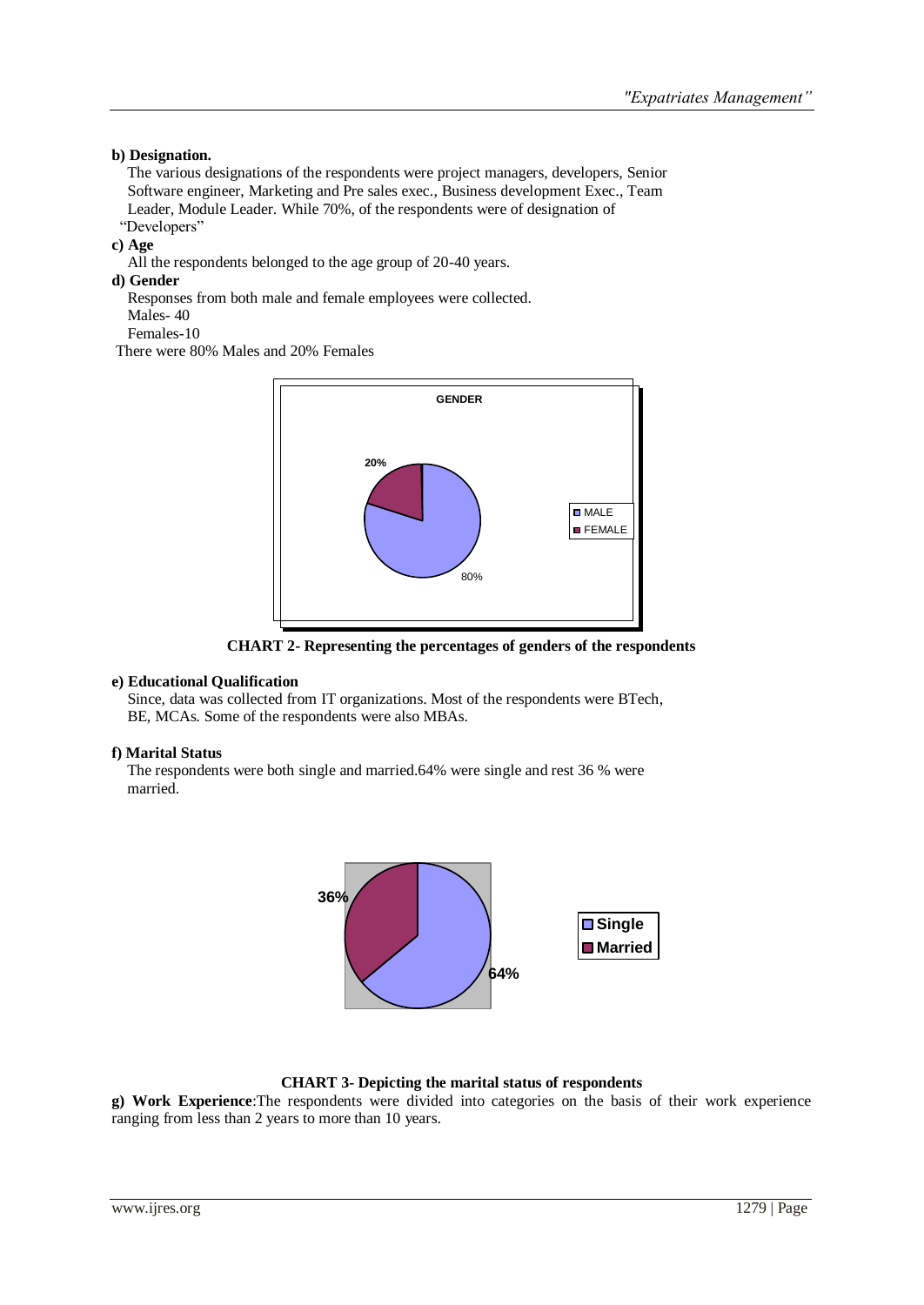

**CHART 4- Depicting the percentages of work experience**

0% respondents had work experience of less than 2 years. A majority i.e,74% had work experience of 2-5 years, 26% had experience of 5-10 years and none of them had experience of more than 10 years.

# **h) No. of yrs spent in other country/countries**

Each respondent had a different number of years and months of work experience to as an expatriate. The respondent with minimum numbers of time spent on an international assignment had only spent 2 months. The respondent with maximum number of time spent in other nation had spent 5 years abroad.

#### **i) Countries visited**

The countries visited by respondents were: Australia, Japan, UK, Canada,China Germany, Singapore, and UK. Some respondents had been to more than one country also.

#### **B: ANALYSIS OF THE ROLE OF THE HR IN MANAGING THE EXPATRIATES 1. Analysis with the help of mean scores TABLE1. Representing mean scores of the roles of HR**

| S.NO.          | <b>STATEMENTS</b>                                                                                 | <b>MEAN SCORES</b> |
|----------------|---------------------------------------------------------------------------------------------------|--------------------|
|                | The HR Manager plays a potential role in motivating an employee to accept international           | 2.06               |
|                | assignments.                                                                                      |                    |
| $\mathfrak{D}$ | The HR Manager, as a trainer facilitates the entire briefing of the process before sending of an  | 2.42               |
|                | employee for international assignments.                                                           |                    |
| 3              | The HR Manager must extensively train an expatriate before leaving and after reaching the new     | 3.86               |
|                | country.                                                                                          |                    |
| $\overline{4}$ | The HR manager plays the function of communicator in clearing doubts, issues and inhibitions (if  | 3.8                |
|                | there were any before leaving.                                                                    |                    |
| 5.             | The HR Manager should also take care of the emotional aspects of an Expatriate.                   | 3.86               |
|                |                                                                                                   |                    |
| 6              | The HR Manager must prepare the Expatriate employee about the unforeseen challenges that may      | 3.88               |
|                | arise in the new country                                                                          |                    |
| 7              | The HR Manager must generally brief about the ways and means to solve the issues that might arise | 3.9                |
|                | in the other country.                                                                             |                    |
| 8              | The HR dept must develop and provide training on various OD interventions which would help the    | 3.66               |
|                | Expatriates in managing the change and in adaptation to the new culture.                          |                    |
| 9              | Effective leadership by HR Manager determines success and failure of an Expatriate.               | 3.58               |
|                |                                                                                                   |                    |
| 10             | The success of retaining the repatriates depends equally between the HR and the organization.     | 3.56               |
|                |                                                                                                   |                    |

The combined mean score of this section is =3.46

The score being closer to highest value i.e. 4, depicts that the respondents feel strongly about the importance of the role of HR.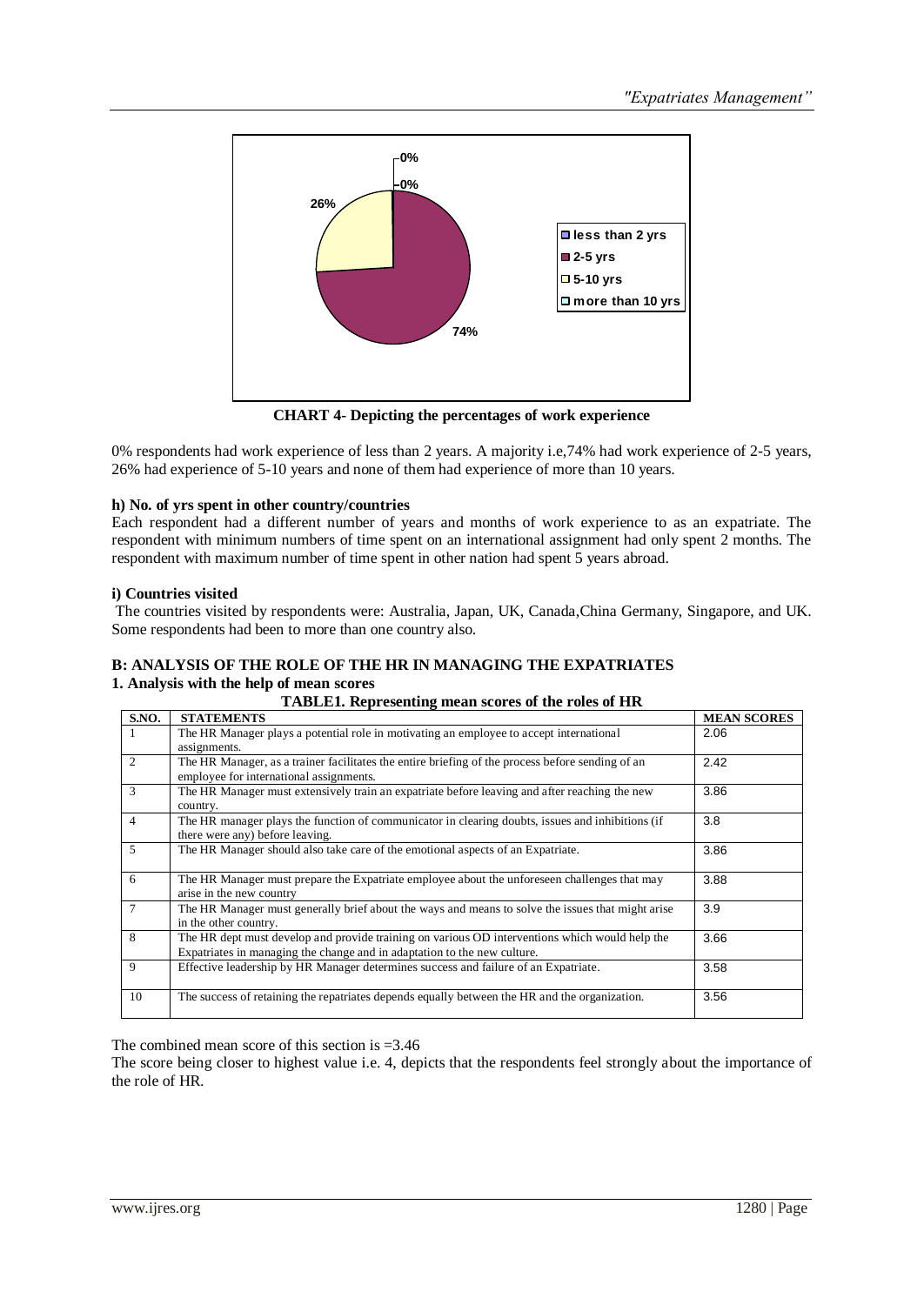# **2. Analysis with the help of Chi-square:**

# **I. GENDER**

| TADLE 2- Representing association between genuer and the role of FIR |                   |        |              |  |  |  |
|----------------------------------------------------------------------|-------------------|--------|--------------|--|--|--|
| <b>Responses/ Gender</b>                                             | Male              | Female | <b>TOTAL</b> |  |  |  |
| Strong Favorable opinion about the<br>role of HR                     | 32(A)             | 07(B)  | 39           |  |  |  |
| Less Favorable opinion about the role<br>of HR                       | 08 <sub>(C)</sub> | 03(D)  | 11           |  |  |  |
| <b>TOTAL</b>                                                         | 40                | 10     | $N=50$       |  |  |  |

**TABLE 2- Representing association between gender and the role of HR**

$$
\chi
$$
2 = N(*AD-CB*)<sup>2</sup>  
(A+B)(C+D)(A+C)(B+D)

$$
= 50 (96-56)^2
$$
  
39×11×40×10

$$
= 50*1600
$$
  
171600

 $\chi$ 2 = 0.47

 $\overline{D}f = 1$ 

 $\chi$ 2, CV=0.47

 $\chi$ 2, TV = 2.71 at 0.1 Level of significance

Ho= Men and women share similar perception about the importance of the role played by the HR Dept/Manager in managing an Expatriate.

 $H_1$  = Both men and women hold different perception about the importance of role of HR Dept/Manager.

Since, CV < TV

Ho can not be rejected and therefore we can say that,

Both men and women hold similar perception about the importance of role of HR Dept/Manager.

### **II. MARITAL STATUS**

| <b>Responses/Marital</b><br>status                 | <b>Single</b> | <b>Married</b> | <b>TOTAL</b> |
|----------------------------------------------------|---------------|----------------|--------------|
| Strongly Favorable opinion about<br>the role of HR | 26(A)         | 14(B)          | 40           |
| Less Favorable opinion about the role<br>of HR     | 06(C)         | 04(D)          | 10           |
| <b>TOTAL</b>                                       | 32            | 18             | $N=50$       |

 $\chi$ <sup>2</sup> = N( AD-CB)<sup>2</sup>  $(A+B)$   $(C+D)$   $(A+C)$   $(B+D)$ 

> $=$  50 (104-56) 40×10\*32×18

> > $=$   $-48*50$ 230400

 $\chi$ 2= 0.011  $\overline{\mathbf{D}}$ f= 1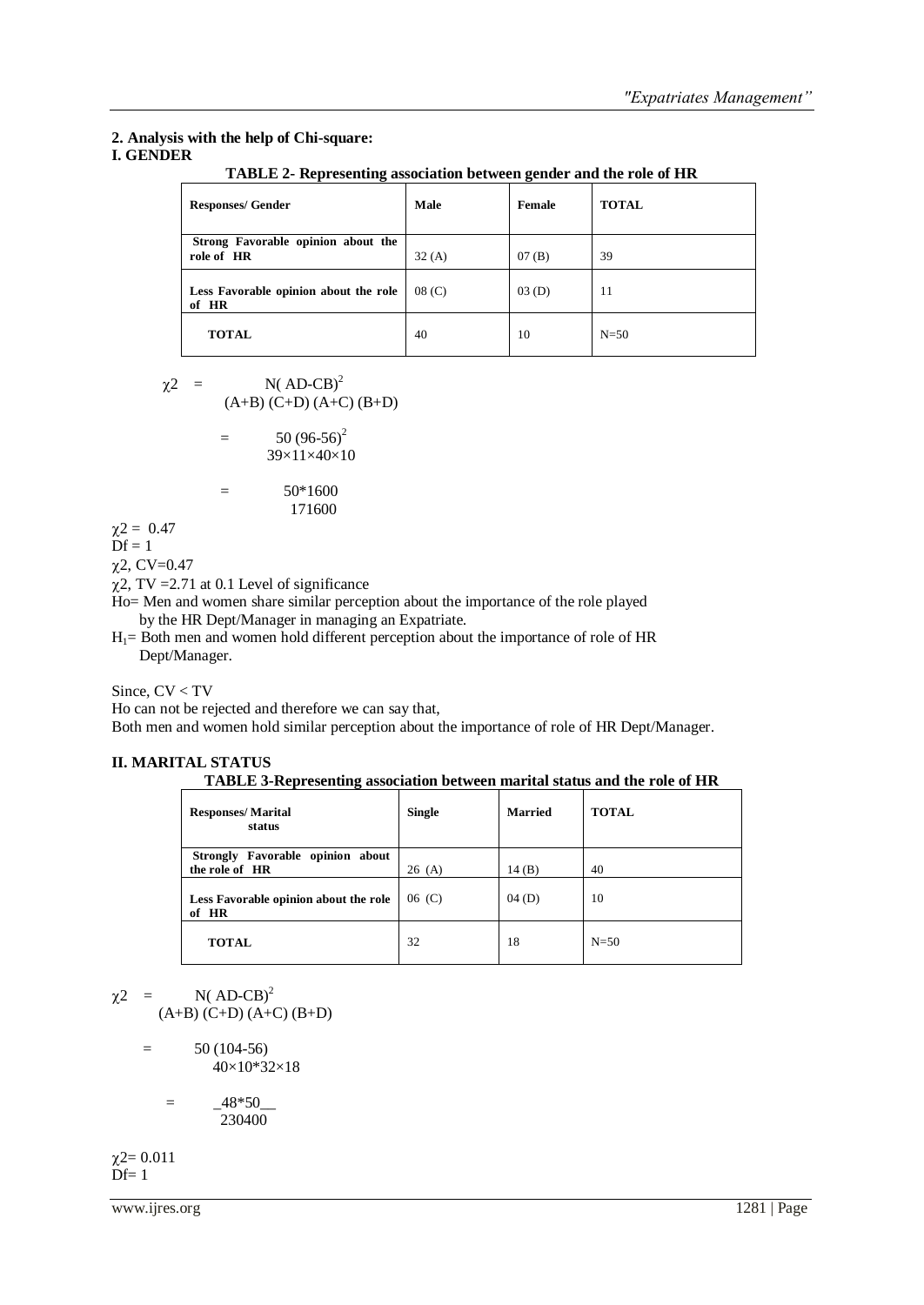# $\chi$ 2, CV= 0.011

 $\chi$ 2, TV = 2.71 at 0.1 Level of significance

Ho= Single and married respondents share a similar perception about the importance of the role played by the HR Dept/Manager in managing an Expatriate.

 $H_1$ = Single and married respondents share a different perception about the importance of the role played by the HR Dept/Manager in managing an Expatriate.

Since, CV<TV

Ho can not be rejected and therefore, we can say that,

Both single and married respondents hold similar perception about the importance of the role of HR Dept/Manager

#### **III. WORK EXPERIENCE**

| Responses/work ex.                                        | Less than $2$  <br><b>vrs</b> | $2-5$ vrs | $5-10$ yrs | More than 10 yrs | <b>Total</b> |
|-----------------------------------------------------------|-------------------------------|-----------|------------|------------------|--------------|
| Strongly Favorable opinion about the role of<br><b>HR</b> | 0 <sup>0</sup><br>Œ           | 28<br>(2) | 07<br>(3)  | 00<br>(4)        | 35           |
| Less Favorable opinion about the role of HR               | 00<br>(5)                     | 09<br>(6) | 06         | 00<br>(8)        | 15           |
| <b>TOTAL</b>                                              | 00                            | 37        | 13         | 0 <sub>0</sub>   | 50           |

| TADLE 3- Calculations of values for Cin-square |                |                |       |                         |                |       |      |                |
|------------------------------------------------|----------------|----------------|-------|-------------------------|----------------|-------|------|----------------|
| <b>CELL</b>                                    | -1             | $\overline{2}$ | 3     | $\overline{\mathbf{4}}$ | 5              | -6    | 7    | 8              |
| Fo                                             | $\overline{0}$ | 28             | 07    | $\theta$                | $\overline{0}$ | 09    | 06   | $\overline{0}$ |
| Fe                                             | $\overline{0}$ | 25.9           | 9.1   | $\overline{0}$          | $\overline{0}$ | 11.1  | 3.9  | $\overline{0}$ |
| $(fo-fe)$                                      | $\overline{0}$ | 2.1            | (2.1) | $\theta$                | $\overline{0}$ | (2.1) | 2.1  | $\Omega$       |
| $(fo-fe)2$                                     | $\overline{0}$ | 4.41           | 4.41  | $\theta$                | $\overline{0}$ | 4.41  | 4.41 | $\overline{0}$ |
| $(fo-fe)2$<br>Fe                               | $\overline{0}$ | 0.17           | 0.48  | $\theta$                | $\overline{0}$ | 0.40  | 1.13 | $\Omega$       |

#### **TABLE 5- Calculations of values for Chi-square**

Degree of freedom  $=$  (column-1) (row-1)  $= 3 \times 1$ 

$$
d.f = 3
$$

 $\chi$ 2=  $\sum$  (fo-fe)<sup>2</sup> Fe  $\chi$ 2 = 2.18  $\chi$ 2, CV=2.18  $\chi$ 2, TV=6.25 at .01 Level of significance

- Ho= Respondents with different number of years of work experience share a similar perception about the importance of the role played by the HR Dept/Manager in managing an Expatriate.
- $H_1$ = Respondents with different number of years of work experience share a similar perception about the importance of the role played by the HR Dept/Manager in managing an Expatriate.

Since, CV<TV

Ho can not be rejected and therefore, we can say that,

Respondents with different number of years of work experience share a similar perception about the importance of the role played by the HR Dept/Manager in managing an Expatriate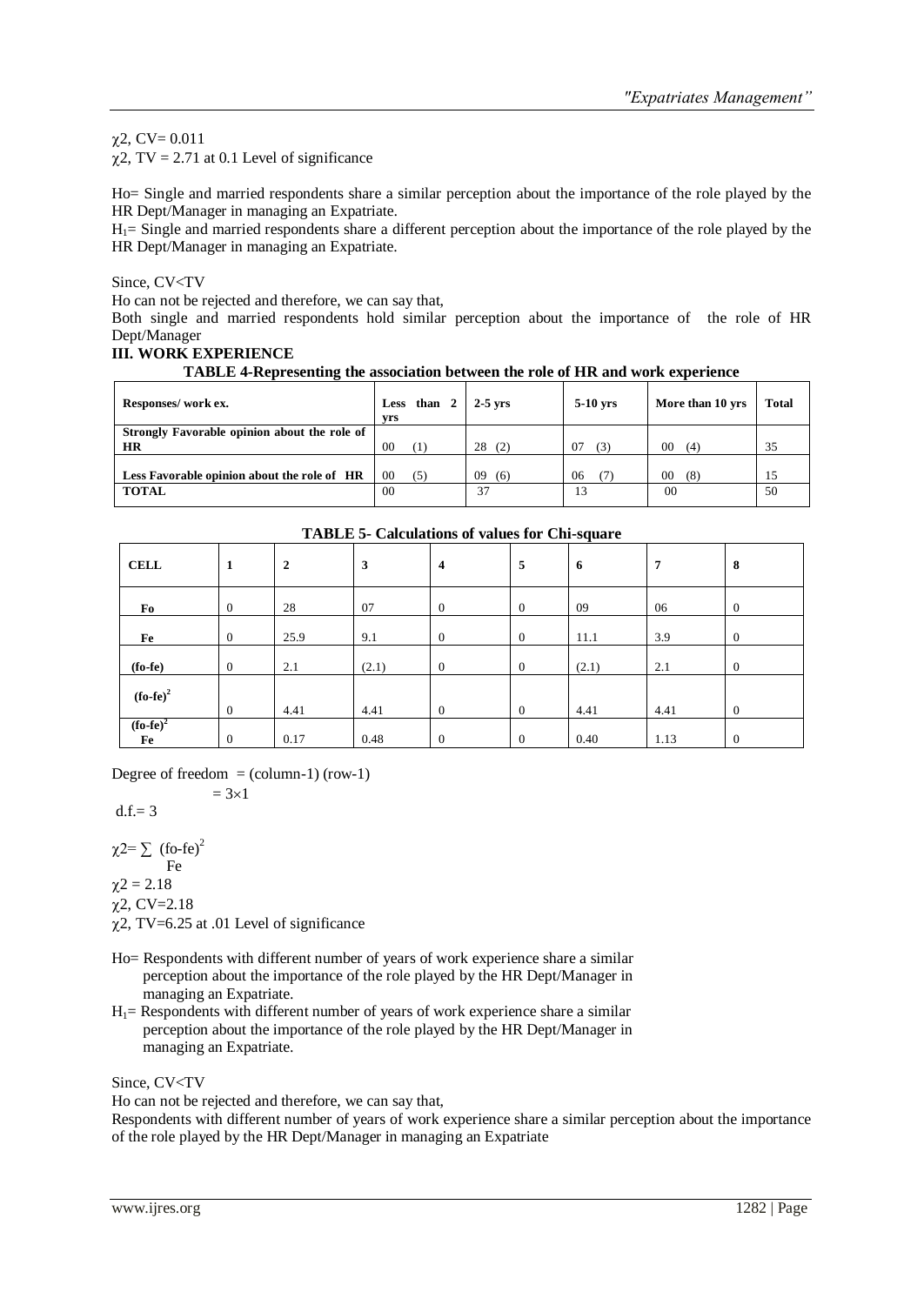# **C. TRAINING RECEIVED BY EXPATRIATES**

This section aims to identify the trainings received by the respondents. The analysis is done with the help of mean score values.

| S. No            | <b>KINDS OF TRAININGS</b>                                                            | <b>MEAN</b><br><b>SCORES</b> |
|------------------|--------------------------------------------------------------------------------------|------------------------------|
| $\mathbf{1}$ .   | Technical training.(e.g. Process Training)                                           | 1.3                          |
| $\overline{2}$ . | Training of new language.                                                            | 1.76                         |
| 3.               | Training related aspect that would give a deep insight into the Host/New<br>country. |                              |
| a)               | Social and business etiquettes                                                       | 1.63                         |
| b)               | History and background.                                                              | 1.53                         |
| $\mathbf{c}$     | Cultural values and priorities.                                                      | 1.56                         |
| d)               | Geography and its major cities                                                       | 1.66                         |
| e)               | Current affairs and relations the Host country and the parent country.               | 1.433                        |
| f)               | Religion and role of religion in daily life.                                         | 1.3                          |
| g)               | Different non verbal gestures used.(ex. To greet, wish etc.).                        | 1.433                        |
| h)               | Laws & Rules/Regulations.                                                            | 1.36                         |
| $\mathbf{i}$     | Political structure of the country.                                                  | 1.13                         |
| $\overline{4}$ . | Managerial skill development.                                                        |                              |
| a)               | Motivation to work in new country.                                                   | 1.26                         |
| b)               | Flexibility and adaptability.                                                        | 1.26                         |
| $\mathbf{c}$ )   | Decision making skills.                                                              | 1.33                         |
| d)               | Interpersonal skills.                                                                | 1.33                         |
| e)               | Team building skills.                                                                | 1.3                          |
| f)               | Cultural empathy.                                                                    | 1.53                         |
| 5.               | Training related to practical aspects:-                                              |                              |
| a)               | Currency.                                                                            | 1.53                         |
| b)               | Transportation                                                                       | 1.37                         |
| $\mathbf{c}$ )   | Hours of business                                                                    | 1.76                         |
| d)               | Time zone.                                                                           | 1.76                         |

**TABLE 6-Representing the mean scores of trainings received**

#### **TABLE 7- Representing the trainings received by family/spouse and children.**

|          | Training to spouse to adjust to new culture                    |  |
|----------|----------------------------------------------------------------|--|
| <u>.</u> | Helping spouse find a job                                      |  |
|          | Educational facilities for children                            |  |
| 4.       | Housing facilities for family                                  |  |
|          | Helping the parents back home(By providing special facilities) |  |

**TABLE8-Representing the Combined mean scores of each section**

| <b>VARIABLES</b>                                                                  | <b>MEAN</b><br><b>SCORES</b> |
|-----------------------------------------------------------------------------------|------------------------------|
| Technical training (e.g. Process Training)                                        | 1.3                          |
| Training of new language.                                                         | 1.76                         |
| Training related aspect that would give a deep insight into the Host/New country. | 1.51                         |
| Managerial skill development                                                      | 1.33                         |
| Training related to practical aspects                                             | 1.61                         |
| Training to family/spouse and children                                            | 1.172                        |

#### **Combined mean score of SECTION C =**1.44

This shows that the training received by the respondents is insufficient according to them. Since most of the mean scores lie around 2 which stands for 'somewhat received', the mean scores suggest that organizations provide unsatisfactory training to its employees, before sending them to other country.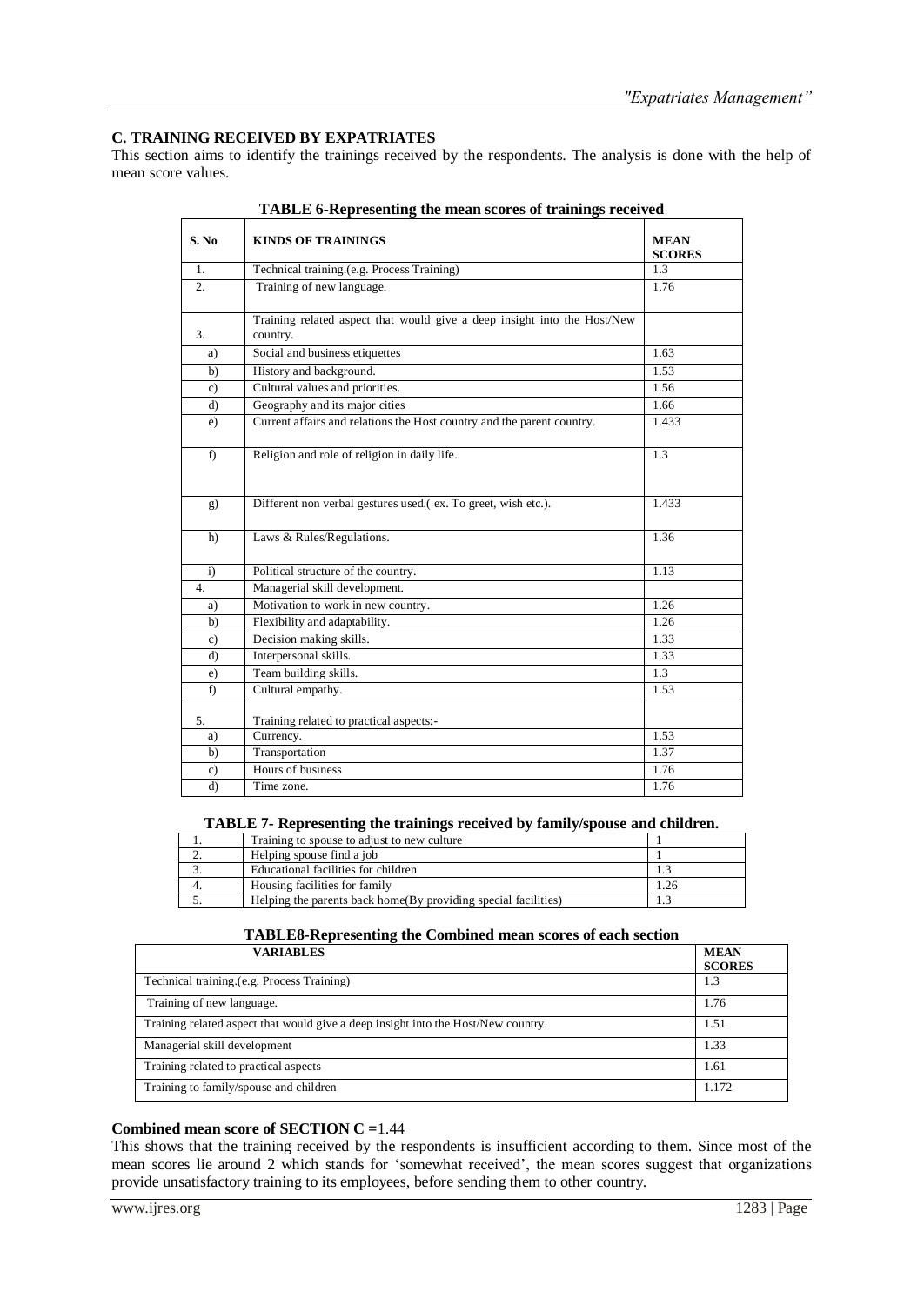# **D. ANALYSIS OF THE NEED OF EFFECTIVE TRAINING METHODOLOGIES**

This section aims to gauge the perceived need of training among the respondents, which they expect to be received by their organization. The results are analyzed with the help of chi-square.

# **1. Analysis with the help of chi-square**

### **I. MARITAL STATUS**

# **TABLE 9- Representing association between marital status and need of effective training.**

| <b>Responses/Marital</b><br><b>Status</b> | <b>Single</b> | Female | <b>TOTAL</b> |
|-------------------------------------------|---------------|--------|--------------|
| Highly favorable opinion about training   |               |        |              |
| needs.                                    | 18(A)         | 08(B)  | 26           |
| Less favorable opinion about training     |               |        |              |
| needs                                     | 14 (C)        | 10(D)  | 24           |
| <b>TOTAL</b>                              | 32            | 18     | $N=50$       |

 $\chi$ 2 = N( AD-CB)<sup>2</sup>  $(A+B)$   $(C+D)$   $(A+C)$   $(B+D)$ 

$$
= 50 (180-112)^2
$$
  
26.24.22.18

$$
26\times24\times32\times18
$$

$$
= \qquad \qquad -231200
$$

$$
359424
$$

 $\chi$ 2 = 0.64, Df = 1

 $\chi$ 2, CV = 0.643

 $\chi$ 2, TV = 2.71 at 0.1 Level of significance

Ho= Single and married respondents have similar opinion about the training that should be provided to expatriates.

H1= Both single and married respondents have different opinion about the training that should be provided to expatriates.

Since, CV<TV

Ho can not be rejected and therefore, we can say that,

Both single and married respondents have similar opinion about the training that should be provided to expatriates.

# **II. WORK EXPERIENCE**

```
TABLE 10- Representing association between work experience & need of effective training.
```

| <b>Responses/Work Experience</b>              | Less than 2 yrs | $2-5$ vrs | $5-10$ vrs | More than 10 yrs | <b>Total</b> |
|-----------------------------------------------|-----------------|-----------|------------|------------------|--------------|
| Highly favorable opinion about training needs |                 |           |            |                  |              |
|                                               | 00<br>(1)       | 32<br>(2) | 02<br>(3)  | 00<br>(4)        | 34           |
| Less favorable opinion about training needs   |                 |           |            |                  |              |
|                                               | 00<br>(5)       | 05<br>(6) |            | 00<br>(8)        | 16           |
|                                               |                 |           |            |                  |              |
| <b>TOTAL</b>                                  | 00              | 37        | 13         | 0 <sup>0</sup>   | 50           |

| <b>TABLE 11- Representing the calculations of values for Chi-square</b> |                |                |        |              |              |        |       |              |
|-------------------------------------------------------------------------|----------------|----------------|--------|--------------|--------------|--------|-------|--------------|
| <b>CELL</b>                                                             | 1              | $\overline{2}$ | 3      | 4            | 5            | 6      | 7     | 8            |
| Fo                                                                      | $\overline{0}$ | 32             | 02     | $\theta$     | $\mathbf{0}$ | 05     | 11    | $\mathbf{0}$ |
| Fe                                                                      | $\overline{0}$ | 25.16          | 8.84   | $\theta$     | $\mathbf{0}$ | 11.84  | 4.16  | $\mathbf{0}$ |
| $(fo-fe)$                                                               | $\overline{0}$ | 6.84           | (6.84) | $\theta$     | $\mathbf{0}$ | (6.84) | 6.84  | $\mathbf{0}$ |
| $(fo-fe)2$                                                              | $\overline{0}$ | 46.78          | 46.78  | $\theta$     | $\mathbf{0}$ | 46.78  | 46.78 | $\mathbf{0}$ |
| $(fo-fe)2$<br>Fe                                                        | $\mathbf{0}$   | 1.86           | 5.29   | $\mathbf{0}$ | $\mathbf{0}$ | 3.95   | 11.25 | $\mathbf{0}$ |

# **TABLE 11- Representing the calculations of values for Chi-square**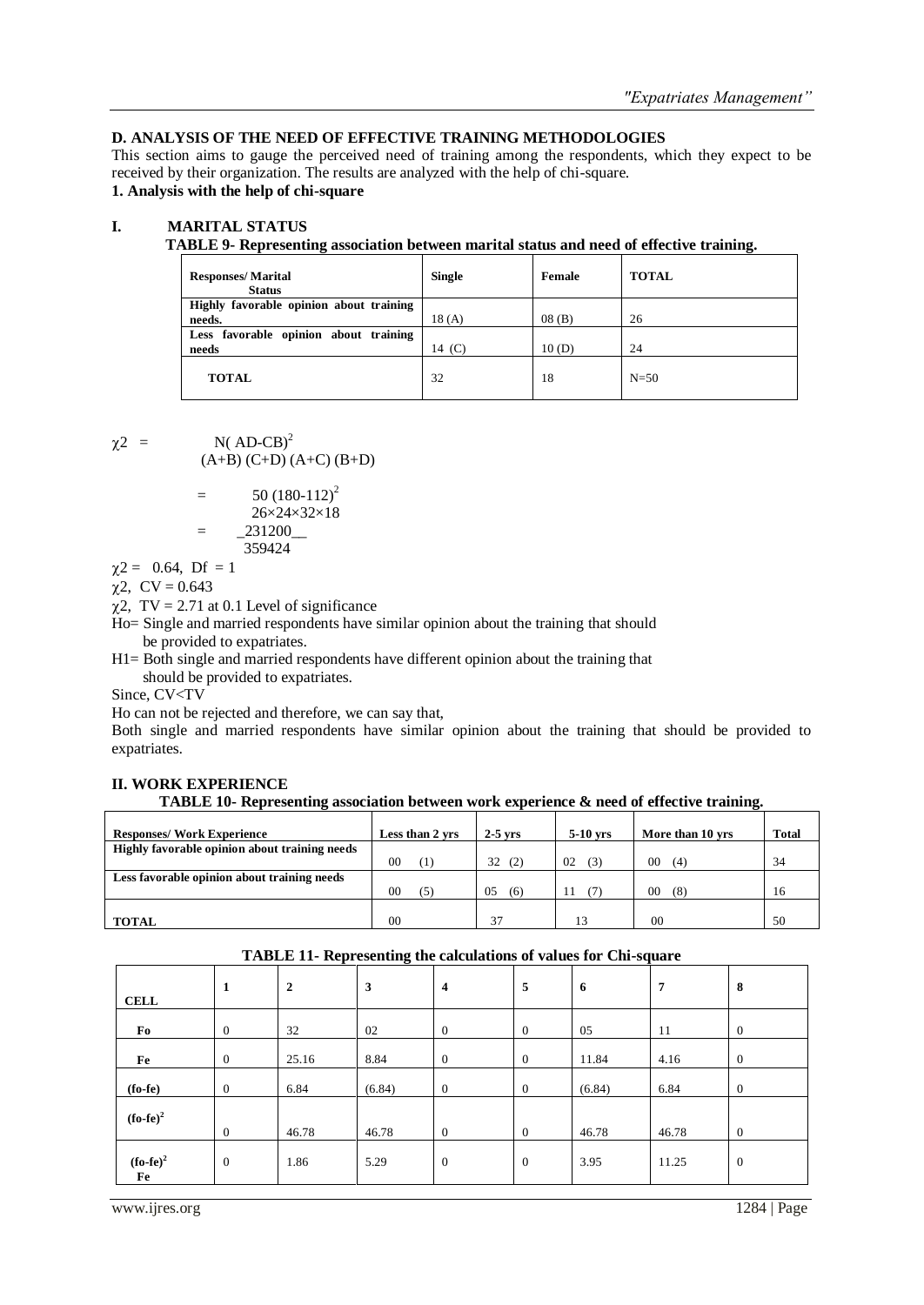Degree of freedom  $= (column-1)(row-1)$  $= 3 \times 1$  $d.f = 3$  $\chi$ 2= $\sum$  (fo-fe)<sup>2</sup> Fe  $y2 = 22.35$  $\chi$ 2, CV=22.35  $\gamma$ 2, TV=6.25 at 0.1 Level of significance

Ho= Respondents with different number of years of work experience share a similar opinion about the training that should be provided to expatriates.

H1= Respondents with different number of years of work experience share a different opinion about the training that should be provided to expatriates.

Since, CV>TV

 $H_0$  can be rejected and we can accept the alternate hypothesis( $H_1$ ) that, respondents with different number of years of work experience share a different opinion about the training that should be provided to expatriates.

### V. **RESEARCH FINDINGS**

The finding of the research can be inferred on the basis of analysis of the questionnaire. The questionnaire was carefully designed keeping in mind the objectives of research. It was divided into four sections each focusing on a specific objective of research.

#### **A: FINDING OF THE PERSONAL DETAILS**

The first section was about the personal details of the respondents. The questionnaires were filled by people of varied details and backgrounds. The respondents varied on the basis of the following.

 Respondents belonged to NIIT, TECH Mahindra and Patni Computers. 20% of the respondents were from Patni computers and 40% each from NIIT and Tech Mahindra.

 People also had different designations of developers, managers etc. Age groups was divided in to categories of 20-40, 40-60 and 60-Above, though all the respondents belonged to 20-40 age group.

Responses from both male and female respondents were obtained, a majority 80% of them were male.

 Educational Qualifications were also obtained from them. The Marital Status of the was also asked, there were 64% single respondents.

The number of dependants and number of children were also asked.

 The Work Experience was divided into categories of,(i) Less than 2 yrs, (ii) 2-5yrs, (iii) 5-10yrs, (iv) More than 10 yrs. 74% had 2-5 years of experience, 26% of 5-10 years and none of them had experience of less than 2 years and more than 10 years.

 Respondents had spent varied number of years in other countries like Australia, Japan, USA, France, China, Germany, Singapore, and UK.

# **B: FINDING OF THE ROLE OF HR IN MANAGING EXPATRIATES**

The second section aimed to identify the role played by the HR Department and Manager in preparing, managing and sending the Expatriate to the other country.

The responses were obtained on the scale of 'Strongly agree', 'Agree', 'Disagree', and 'Strongly disagree'. The mean score of this section =3.46, which depicts that people feel that HR plays an important role in preparing an expatriate for an international assignment. The HR Dept/ Manager perform important activities like notification, briefing, training etc. before an expatriate leaves for the other nation.

Whereas, according to the responses the highest score of 3.9 is for this statement: "The HR Manager must generally brief about the ways and means to solve the issues that might arise in the other country", which implies that respondents want the HR to prepare them well about the unforeseen problems and means to solve them.

The respondents also feel strongly about the following statements "The HR Manager must extensively train an expatriate before leaving and after reaching the new country", "The HR Manager should also take care of the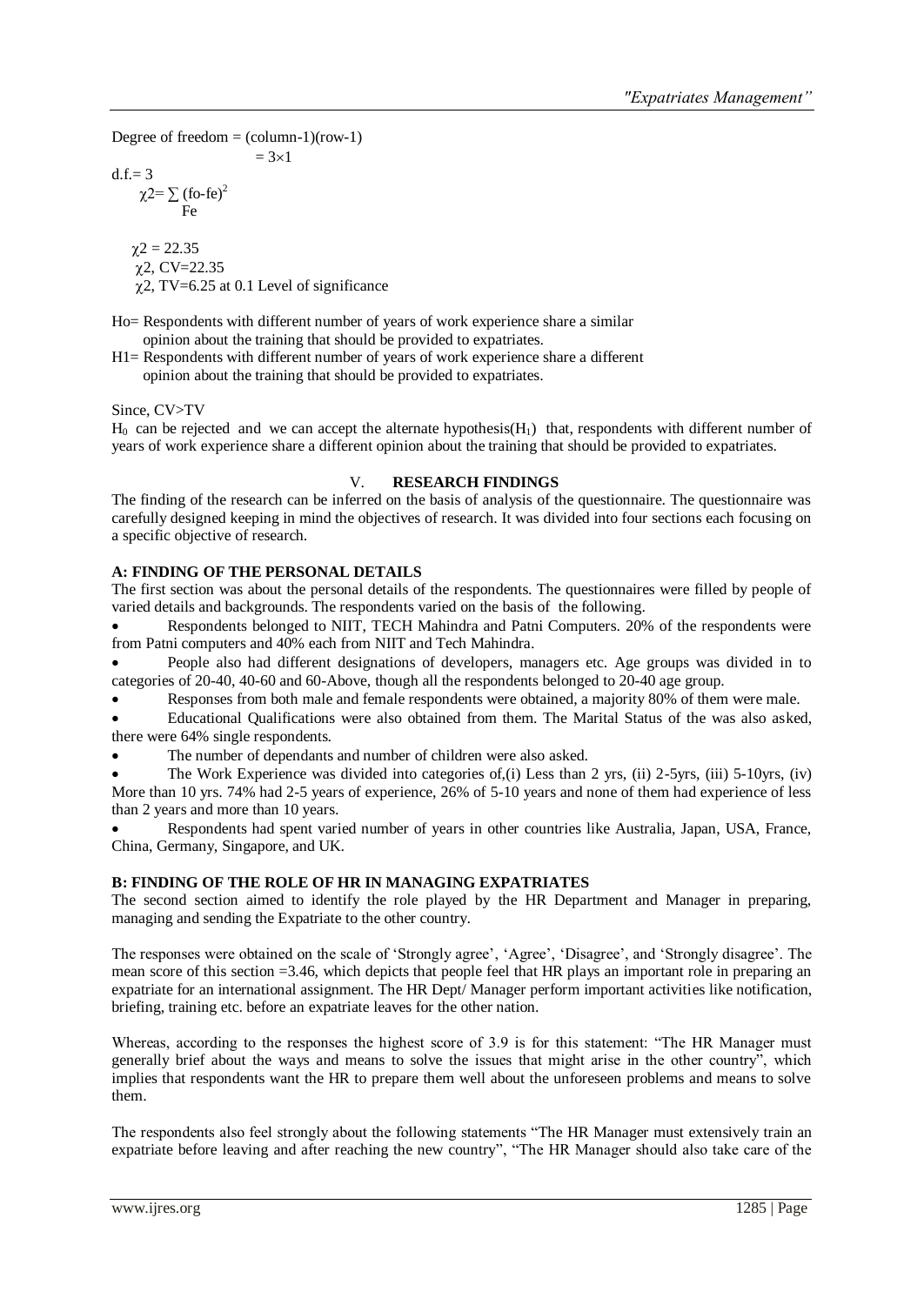emotional aspects of an Expatriate." and "The HR dept must develop and provide training on various OD interventions which would help the Expatriates in managing the change and in adaptation to the new culture." Therefore, we can say that the HR plays important role of a "Trainer" with an expatriate.

Analysis was also done to find out if there were differences in opinion about the role of HR on the basis of the following.

- Gender
- Marital status
- Work Ex.

**Gender**- according to the results obtained after analyzing the data it is clear that respondents of both the genders (male and female share a similar opinion about the role of HR. There exists an insignificant difference in their opinion.

**Marital status**- the results clearly show that respondents of both the kinds (single and married) share a similar opinion about the role of HR. There exists an insignificant difference in their opinion.

**Work Experience-** people with different amount of work experience share a similar view about the role of HR.

#### **C: FINDINGS OF THE ASSESSMENT OF TRAININGS RECIEVED**

The purpose of this section was to find out the kinds of trainings that are received by an expatriate before going to the Host (New) country. The responses were obtained on three scales of 'Received', 'Somewhat Received', and 'Not Received'.

The combined mean score of this section is 1.44, which shows that respondents received very less training before going to the other country.

Most of the respondents had 'Somewhat Received' training on all the aspects, like Technical training.(e.g. Process Training), Training of new language, Training related aspect that would give a deep insight into the Host/New country, Managerial skill development, Training related to practical aspects, Training to family/spouse and children

A highest of all was received on 'Training of new language', which shows that they did receive some training about the language of the new country.

The results also show that least training is given to family/spouse and children in the process of expatriation. There was no training given at all on these two aspects 'Training to spouse to adjust to new culture', and 'Helping spouse find a job' as the score obtained was 1 for both, which stands for 'Not Received'.

#### **D: FINDINGS OF THE ASSESSMENT OF NEED OF EFFECTIVE TRAINING METHODOLOGIES AMONG RESPONDENTS**

The objective of this section was to gauge the perceived need of training and assistance that Expatriates expect to be delivered to them. To understand kinds of training those are necessary to be given to expatriates, according to them, before going to the other country.

Effective training methodology would ensure the success of an expatriate.

The responses in this section were obtained on the following scales: **'**Always Important', 'Somewhat Important', 'Rarely Important', and 'Not Important'.

A combined mean score of 3.24 of the section shows that people feel it is important to receive proper training before going to the other nation.

Analysis was also done to find out if there were differences in opinion about the need of training and assistance that Expatriates expect to be delivered to them on the basis of the following:

- Marital status
- Work Ex.

**Marital status**- the results clearly show that respondents of both the kinds (single and married) share a similar opinion the training that they should be given. There exists an insignificant difference in their opinion.

**Work Experience-** people with different amount of work experience share a different view on the need of training and assistance that Expatriates expect to be delivered to them. There exists a significant difference in their opinion.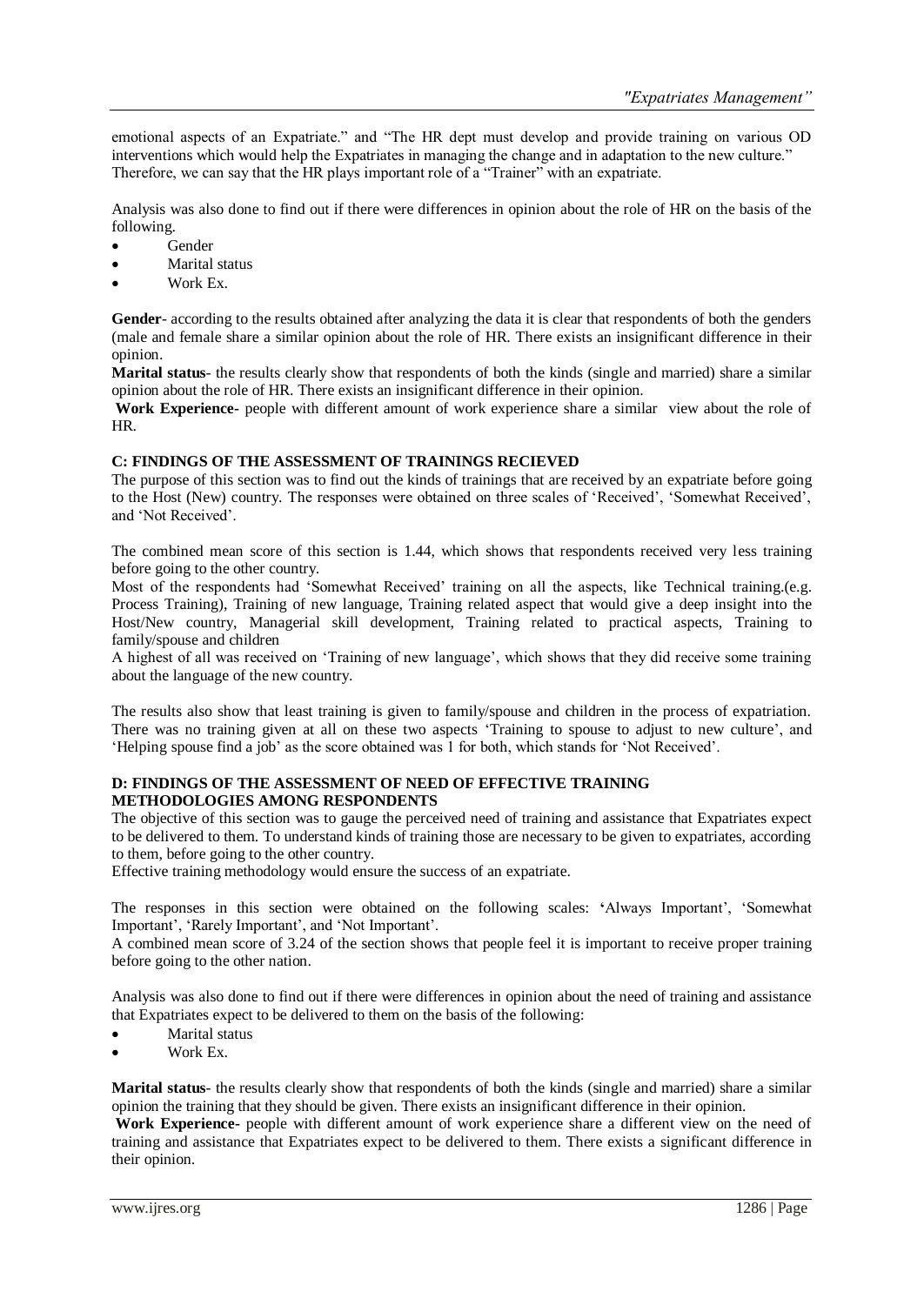# **VI. SUMMARY AND CONCLUSION**

The topic of the research is "Changing role of HR Managers in global market place (With Special Reference To The Role Played By HR In Expatriate Management)". The research was conducted keeping in mind the following objectives: 'To study the role HR in managing Expatriates.', 'To understand the perceived effectiveness of training received by Expatriate employees.', and 'To develop a suggestive framework for organizations- on training the expatriates'.

Firstly, information about the personal details was obtained. The respondents varied on parameters of organization, work experience, marital status, gender etc were obtained.

Secondly, the importance of role played by the HR Department/Manager was found out. According to the results it is clear that employees believe that HR plays integral role in the training process. Also, the HR Dept/Manager plays important roles of 'Trainer', 'Mentor', 'Communicator', 'Change Agent', and 'Leader'. They guide, motivate, train and deal with the emotional aspects of the Expatriate.

Thirdly, it can be inferred from the results that the Expatriates do not receive adequate training before going to the other country. They are given very less guidance about the new language of the host country, aspect that would give a deep insight into the New country, such as cultural values, business etiquettes, current affairs and relations the Host country and the parent country, different non verbal gestures used. Training of Managerial skill development, Training related to practical aspects is also insufficient. Least assistance is provided to family/spouse and children in adjusting to the new country. Inadequate training on such aspects may result in failure of the Expatriate Program, which may in turn affect the business outcomes also. Since, such an Expatriate may face troubles adjusting to the new country. Therefore, it is very important for organizations to adequately train their employees effectively before sending them abroad.

Finally, the last section helps in determining the perceived need of training and assistance that Expatriates expect to be delivered to them. The expatriate strongly feel about the fact that it is very important for organizations to effectively train its employees before sending them to other nations ,the only exception being the respondents having more than 5 years of experience who feel technical training is not that important for them as it is for respondents having experience in the range of 2-5 years.Overall,they feel that they should receive prior training about language, culture, religion, practical matters, problems that may arise, non verbal gestures etc. and other details of the other country. They also agree that it is important on part of Expatriates to exhibit flexibility, cultural empathy and adaptability in accommodating to the new country. Also, they share a strong opinion about assistance being provided to their family, spouse and children. Helping the family with education, medical facilities, finding new job and housing facilities is also important.

Therefore, we can conclude by saying that HR plays an important role in management of an Expatriate. Also, organizations are providing unsatisfactory training to their Expatriates. They should develop some effective methodologies to ensure success of the Expatriates and in turn achieve business objectives.

#### **ACKNOWLEDGEMENT**

This Master Thesis Project was a great chance for learning Professional development. Therefore, I consider myself lucky as I was provided with an opportunity to be a part of it. I am also grateful for having a chance to work with such ideal people and professionals who guided me through this Master Thesis Project. I convey my sincere gratitude to my mentor Mrs. RatnaManjary Das, assistant professor, Galgotias University. Without her kind direction and proper guidelines this report would have been a little success. In every phase of this report her supervision and guidance shaped this report to be completed perfectly. I would also thank my faculty members who guided me during my master thesis project and participated and contributed equally to complete my tasks with ease.

I perceive this opportunity as a big milestone in my career development. I will strive to use these gained knowledge and skills in the best possible way, and will continue to work on the improvement, in order to attain desired career objectives.

#### **REFERENCES**

#### **BOOKS**

- [1]. Senell/ Bohlander (2007).Human Resource Management.
- [2]. Jeffery A Mellow (2007). Strategic Human Resource Management

#### **RESEARCH PAPERS**

[3]. Mendenhall, M. & Oddon, G. (1985). The Dimensions of Expatriates Acculturation. Academy of Management Review.